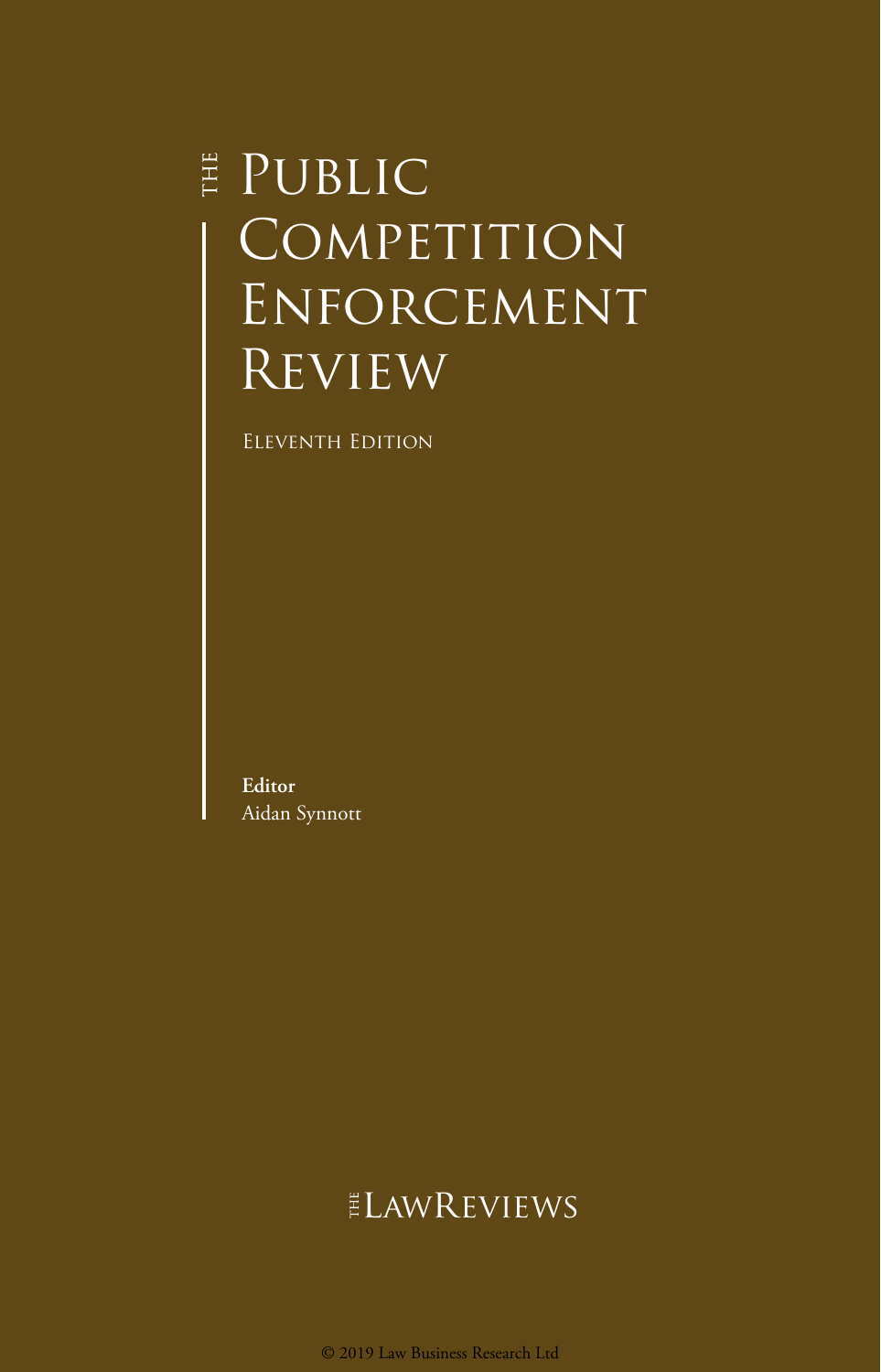# E PUBLIC COMPETITION Enforcement Review

Eleventh Edition

Reproduced with permission from Law Business Research Ltd This article was first published in May 2019 For further information please contact Nick.Barette@thelawreviews.co.uk

**Editor** Aidan Synnott

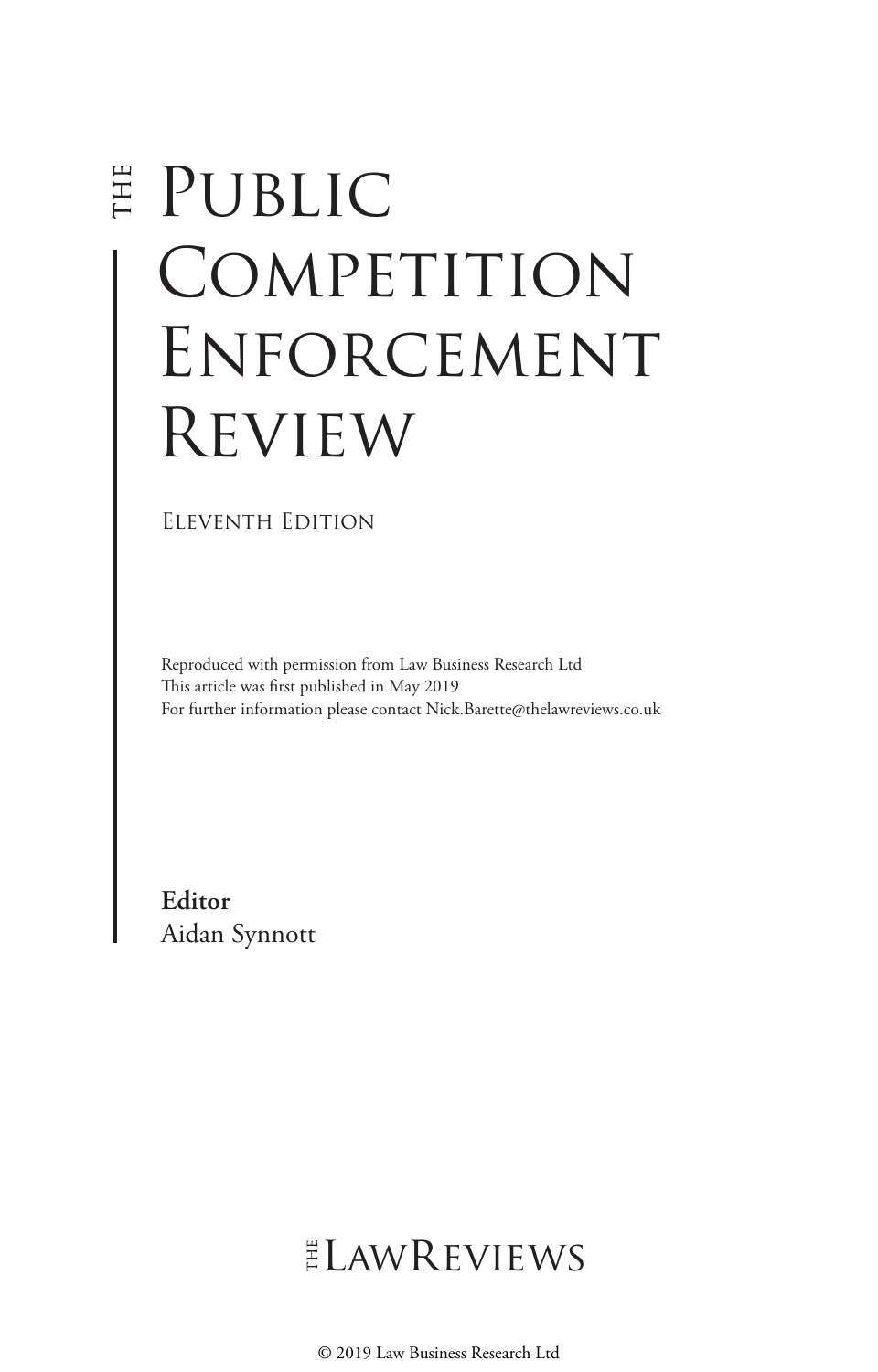#### PUBLISHER Tom Barnes

#### SENIOR BUSINESS DEVELOPMENT MANAGER Nick Barette

BUSINESS DEVELOPMENT MANAGER Joel Woods

SENIOR ACCOUNT MANAGERS Pere Aspinall, Jack Bagnall

ACCOUNT MANAGERS Olivia Budd, Katie Hodgetts, Reece Whelan

PRODUCT MARKETING EXECUTIVE Rebecca Mogridge

> RESEARCH LEAD Kieran Hansen

EDITORIAL COORDINATOR Tommy Lawson

HEAD OF PRODUCTION Adam Myers

PRODUCTION EDITOR Caroline Herbert

> SUBEDITOR Tessa Brummitt

CHIEF EXECUTIVE OFFICER Paul Howarth

Published in the United Kingdom by Law Business Research Ltd, London 87 Lancaster Road, London, W11 1QQ, UK © 2019 Law Business Research Ltd www.TheLawReviews.co.uk

No photocopying: copyright licences do not apply.

The information provided in this publication is general and may not apply in a specific situation, nor does it necessarily represent the views of authors' firms or their clients. Legal advice should always be sought before taking any legal action based on the information provided. The publishers accept no responsibility for any acts or omissions contained herein. Although the information provided was accurate as at April 2019, be advised that this is a developing area. Enquiries concerning reproduction should be sent to Law Business Research, at the address above. Enquiries concerning editorial content should be directed

to the Publisher – tom.barnes@lbresearch.com

ISBN 978-1-83862-018-9

Printed in Great Britain by Encompass Print Solutions, Derbyshire Tel: 0844 2480 112

© 2019 Law Business Research Ltd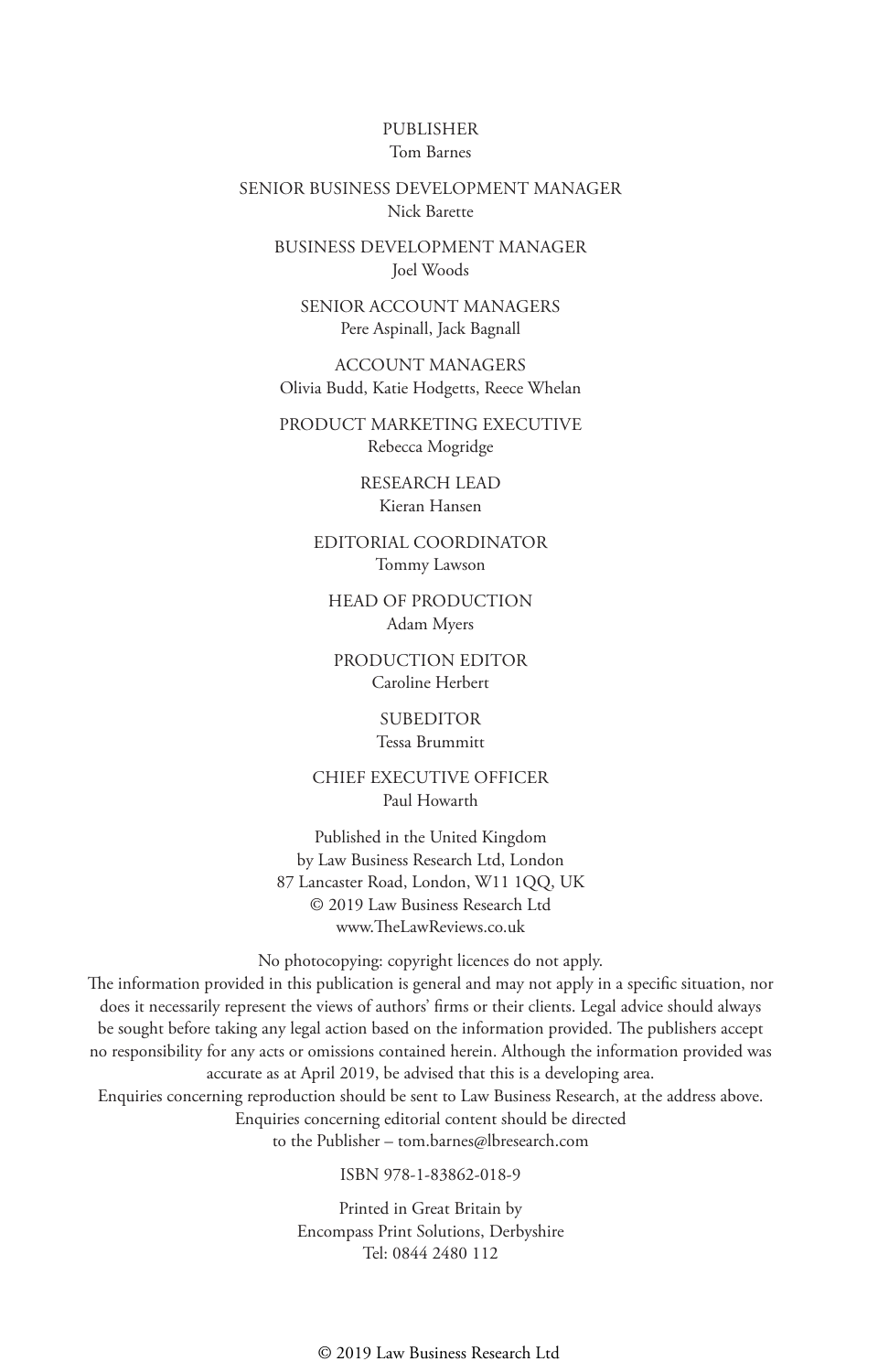# ACKNOWLEDGEMENTS

The publisher acknowledges and thanks the following for their assistance throughout the preparation of this book:

#### ADVOKATFIRMAET GRETTE AS

#### ALLEN & OVERY LLP

ANJIE LAW FIRM

#### ASSEGAF HAMZAH AND PARTNERS

BAKER & MCKENZIE (GAIKOKUHO JOINT ENTERPRISE)

BAYKANIDEA LAW OFFICES

BREDIN PRAT

CLEARY GOTTLIEB STEEN & HAMILTON LLP

CREEL, GARCÍA-CUÉLLAR, AIZA Y ENRÍQUEZ

DRYLLERAKIS & ASSOCIATES

GOODMANS LLP

HANNES SNELLMAN ATTORNEYS LTD

KHAITAN & CO

L PAPAPHILIPPOU & CO LLC

LAGA (DELOITTE LEGAL)

LEE AND LI, ATTORNEYS-AT-LAW

LEGA ABOGADOS

LINKLATERS C WIŚNIEWSKI I WSPÓLNICY SP K

LLOREDA CAMACHO & CO

MARVAL, O'FARRELL & MAIRAL

NORTON ROSE FULBRIGHT SOUTH AFRICA INC

PAUL, WEISS, RIFKIND, WHARTON & GARRISON LLP

#### RCAA

© 2019 Law Business Research Ltd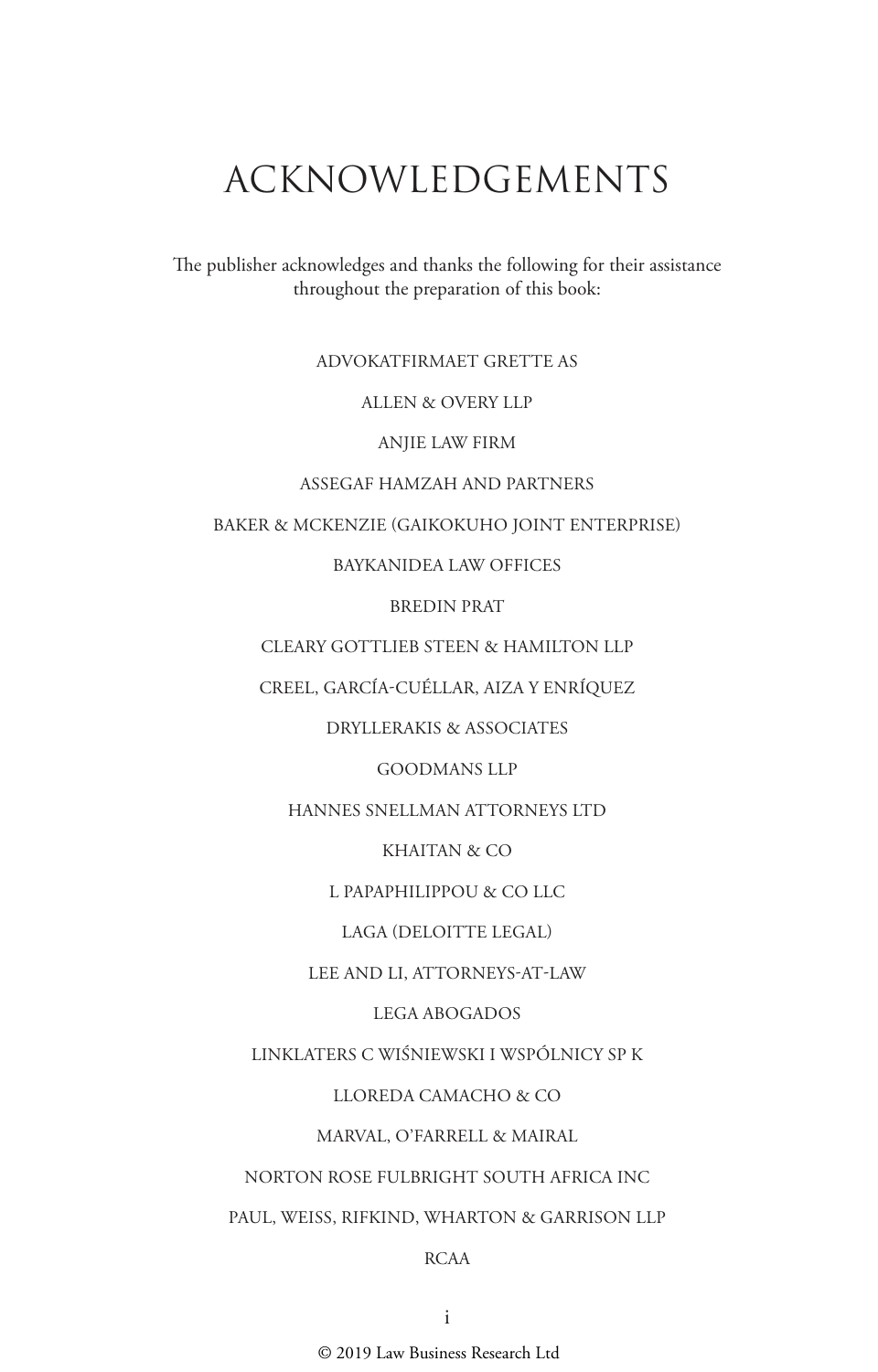#### URÍA MENÉNDEZ PROENÇA DE CARVALHO

#### VEIRANO ADVOGADOS

#### WHITE & CASE LLP

#### WILMER CUTLER PICKERING HALE AND DORR LLP (WILMERHALE)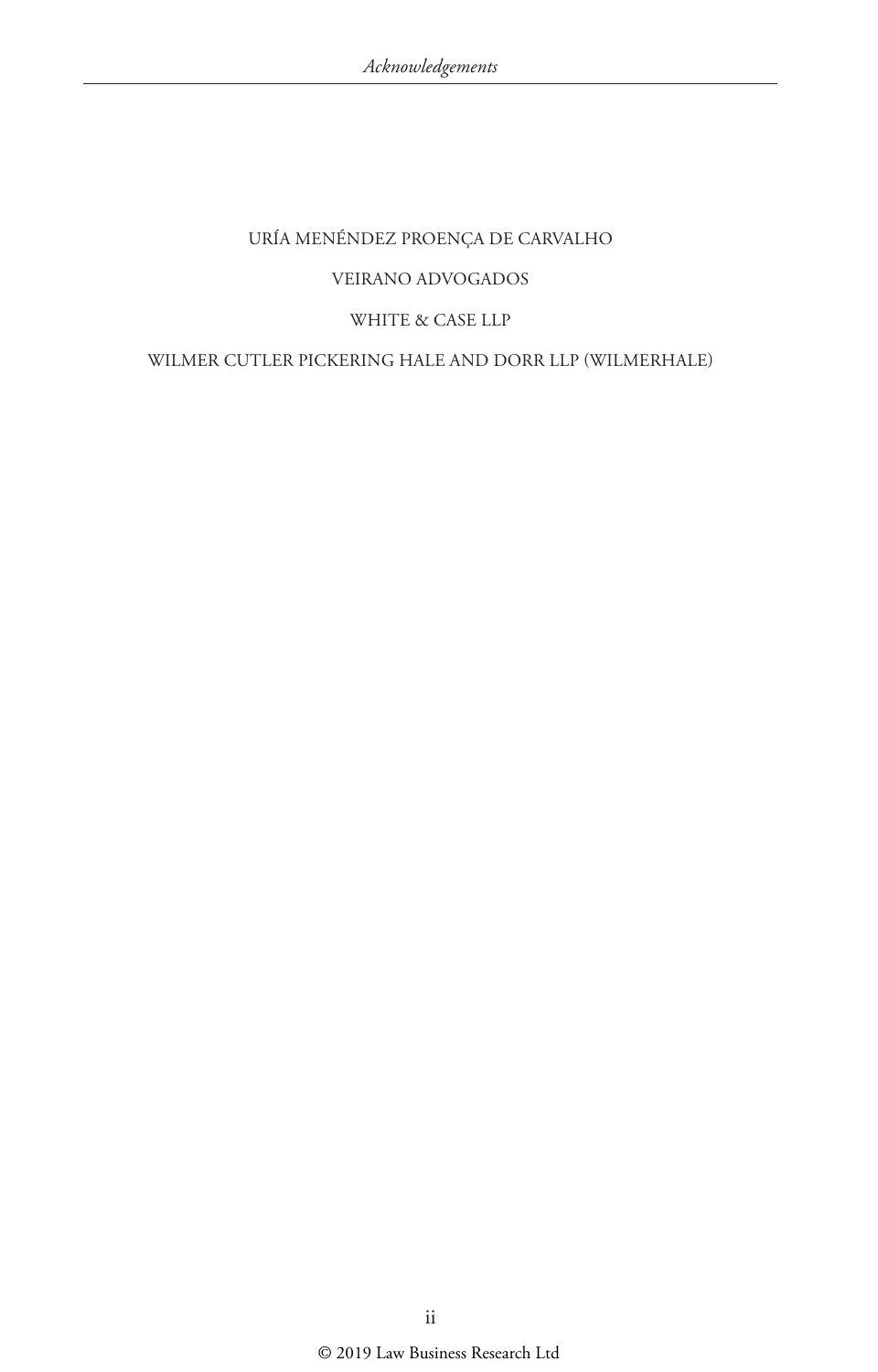# CONTENTS

| Aidan Synnott |                                                                                                          |
|---------------|----------------------------------------------------------------------------------------------------------|
| Chapter 1     |                                                                                                          |
|               | Frédéric Louis and Anne Vallery                                                                          |
| Chapter 2     |                                                                                                          |
|               | Miguel del Pino and Santiago del Rio                                                                     |
| Chapter 3     |                                                                                                          |
|               | Hendrik Viaene                                                                                           |
| Chapter 4     |                                                                                                          |
|               | Mariana Villela, Leonardo Maniglia Duarte, Gabriela Reis Paiva Monteiro and<br>Vinicius da Silva Cardoso |
| Chapter 5     |                                                                                                          |
|               | Michael Koch, David Rosner and Justine Johnston                                                          |
| Chapter 6     |                                                                                                          |
|               | Michael Gu                                                                                               |
| Chapter 7     |                                                                                                          |
|               | Enrique Alvarez and Darío Cadena                                                                         |
| Chapter 8     |                                                                                                          |
|               | Stephanos Mavrokefalos                                                                                   |
| Chapter 9     |                                                                                                          |
|               | Tapani Manninen, Anette Laulajainen and Meri Vanhanen                                                    |
| Chapter 10    |                                                                                                          |
|               | Olivier Billard                                                                                          |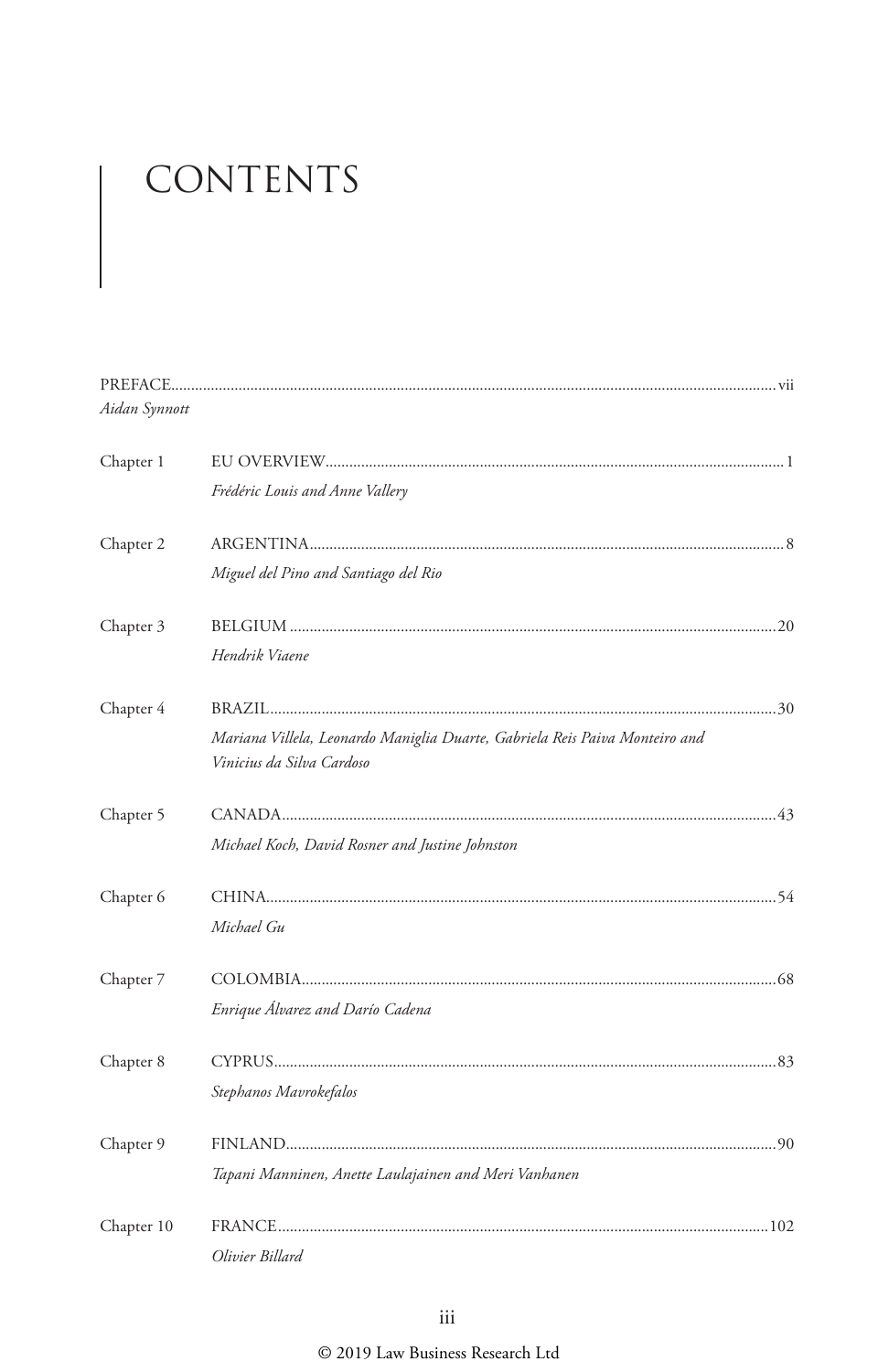| Chapter 11 |                                                                                                           |  |
|------------|-----------------------------------------------------------------------------------------------------------|--|
|            | Evelyn Niitväli and Marc Reysen                                                                           |  |
| Chapter 12 |                                                                                                           |  |
|            | Emmanuel Dryllerakis and Cleomenis Yannikas                                                               |  |
| Chapter 13 |                                                                                                           |  |
|            | Sagardeep Rathi, Anisha Chand and Ebaad Nawaz Khan                                                        |  |
| Chapter 14 |                                                                                                           |  |
|            | Farid Fauzi Nasution, Anastasia Pritahayu RD and Berla Wahyu Pratama                                      |  |
| Chapter 15 |                                                                                                           |  |
|            | Giuseppe Scassellati-Sforzolini, Marco D'Ostuni, Luciana Bellia, Fabio Chiovini and<br>Michael Tagliavini |  |
| Chapter 16 |                                                                                                           |  |
|            | Junya Ae, Michio Suzuki and Ryo Yamaguchi                                                                 |  |
| Chapter 17 |                                                                                                           |  |
|            | Luis Gerardo García Santos Coy, Carlos Mena-Labarthe and Sara Gutiérrez Ruiz de Chávez                    |  |
| Chapter 18 |                                                                                                           |  |
|            | Iradj Nazaryar and Tjarda van der Vijver                                                                  |  |
| Chapter 19 |                                                                                                           |  |
|            | Odd Stemsrud                                                                                              |  |
| Chapter 20 |                                                                                                           |  |
|            | Anna Laszczyk and Wojciech Podlasin                                                                       |  |
| Chapter 21 |                                                                                                           |  |
|            | Joaquim Caimoto Duarte and Tânia Luísa Faria                                                              |  |
| Chapter 22 |                                                                                                           |  |
|            | Candice Upfold                                                                                            |  |
| Chapter 23 |                                                                                                           |  |
|            | Peter Forsberg, Johan Holmquist and David Olander                                                         |  |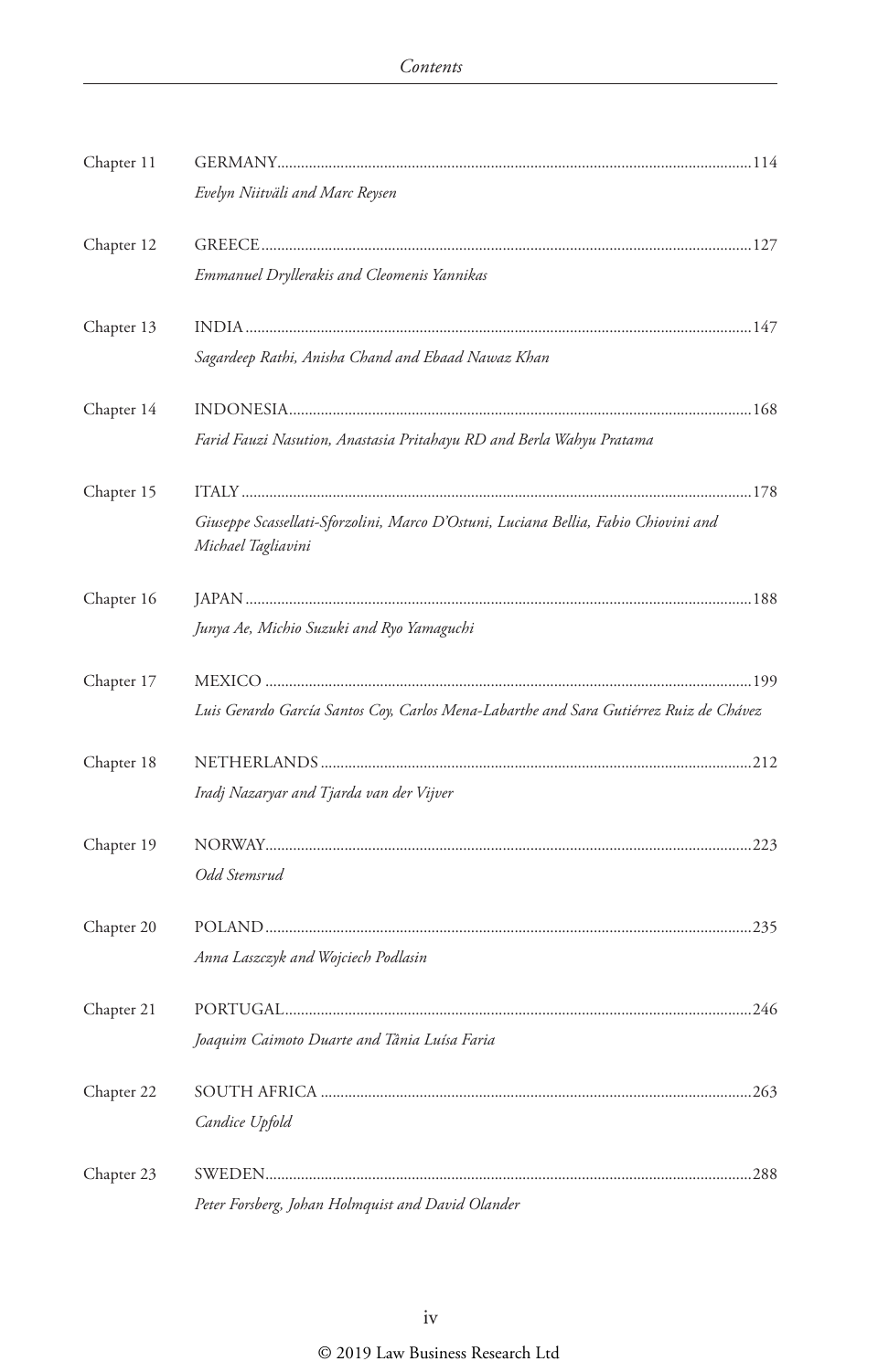| Chapter 24               |                                                 |
|--------------------------|-------------------------------------------------|
|                          | Stephen Wu, Rebecca Hsiao and Wei-Han Wu        |
| Chapter 25               | Serbülent Baykan                                |
| Chapter 26               | Marc Israel, Sophie Sahlin and Arthur Henderson |
| Chapter 27               | Aidan Synnott and William B Michael             |
| Chapter 28               | Alejandro Gallotti                              |
| Appendix 1<br>Appendix 2 |                                                 |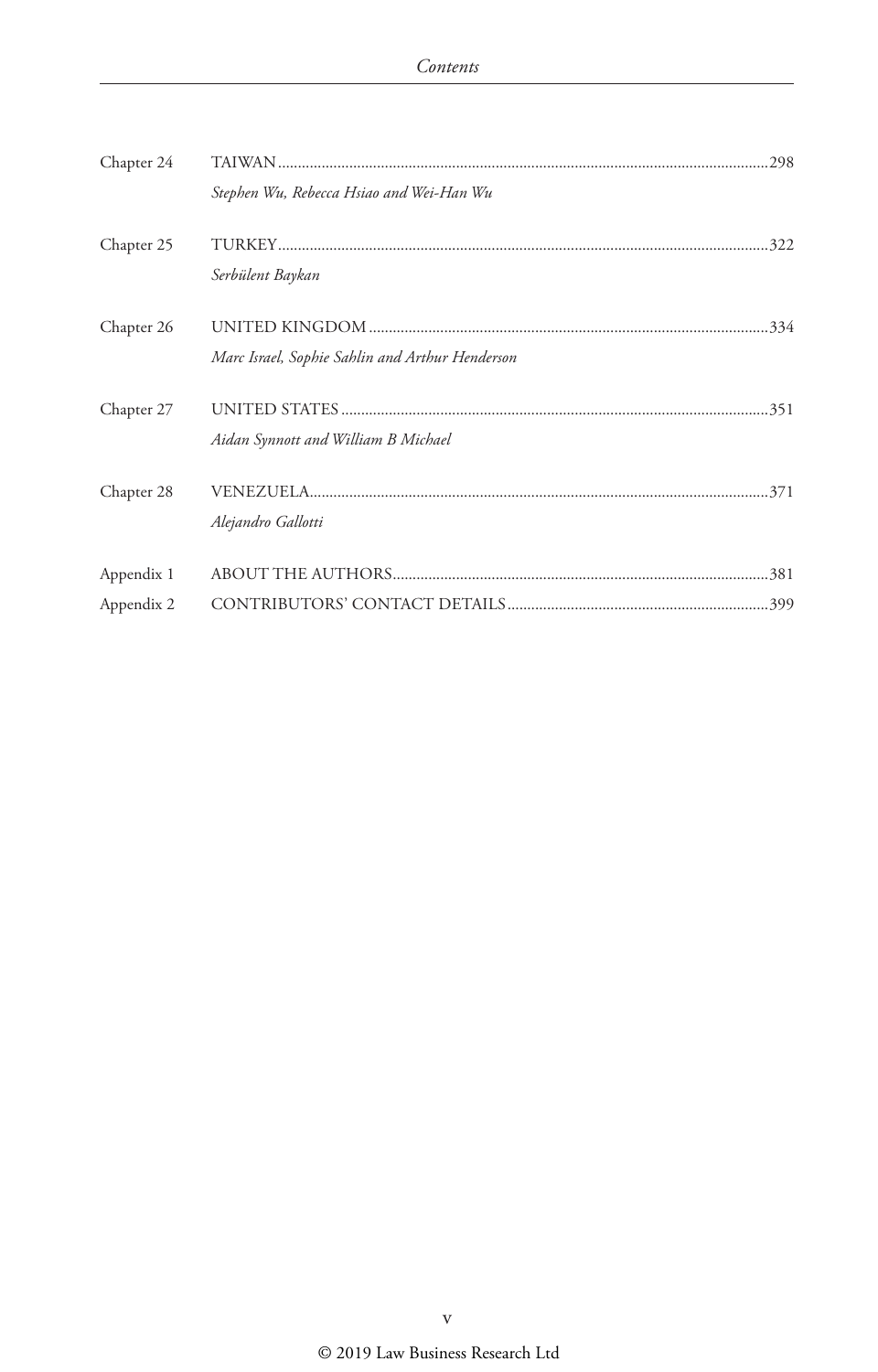# PREFACE

In the reports from around the world collected in this volume, we continue to see a good deal of international overlap among the issues and industries attracting government enforcement attention. Indeed, there are several examples of cross-border engagement in the chapters that follow, including discussions of parallel investigations in multiple jurisdictions. We also read of bilateral and multilateral exchanges between and among various countries' competition officials, including a report from Turkey noting its entry into memorandums concerning international cooperation with several Balkan countries last year.

We continue to see the evolution and refinement of approaches to competition law enforcement in several jurisdictions. For example, our Argentine contributors provide an informative discussion of a new Antitrust Law, enacted following 'many years of effort by practitioners and authorities.' The authors note that this new law introduces 'significant changes to antitrust enforcement in Argentina.' Notably, in this edition we welcome for the first time in the *Review* a contribution from Indonesia, which provides an informative overview of competition enforcement there.

Cartel enforcement remains robust. In the pages that follow, we read that, late last year, the Italian Competition Authority levied 'its largest ever overall fine in a cartel case'. This case involved automotive companies' captive banks, which provide consumer financing. A record administrative penalty was also assessed by South African authorities in connection with allegations related to an alleged auto parts cartel. While the chapter from China notes that fines in 2018 were 'relatively low compared with . . . previous years,' it also points to a 'significant increase in the number of cartel cases'. Meanwhile, leniency applications have increased in both India and in France, where our contributors suggest the uptick 'could be explained by the increasing number of small and medium-sized companies applying for leniency'. In 2018, Canada revised its immunity and leniency programmes, and those revisions are discussed in that chapter.

Online platforms – and the 'digital economy' more generally – have been the subject of regulatory scrutiny by European Union, French, German, Japanese, Swedish, Taiwanese, and British authorities, among others. These chapters contain useful discussions of developments in those areas. In addition, the EU Overview provides a helpful primer on the record fine imposed by the European Commission on Google related to internet search and its Android operating system. Italian authorities released preliminary results of an investigation into 'big data' and called for regulation in that area. The chapters from France and Germany highlight a cooperative study being conducted by the Autorité de la Concurrence and the Bundeskartellamt concerning competitive effects of algorithms. Elsewhere in the areas of restrictive agreements and dominance, authorities in Greece issued fines in two cases that included allegations of resale price maintenance, a practice that was also met with scrutiny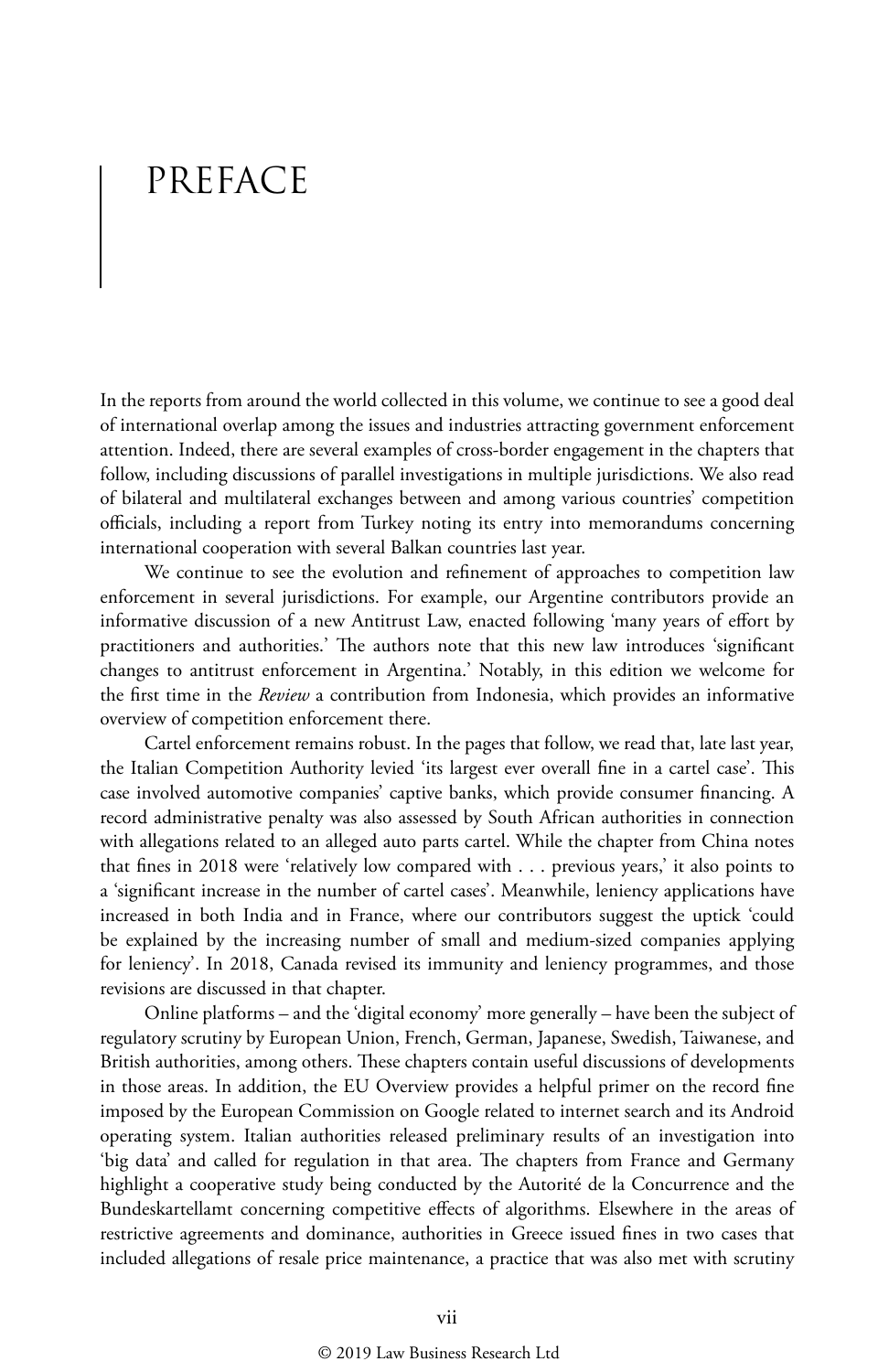by authorities in Poland. Both Italian and Polish authorities focused on issues of dominance in the utilities sector.

Merger review and enforcement activity remains robust. The chapters that follow note activity in many diverse sectors. The United States chapter discusses the recent news of the government losing its appeal in the *AT&T/Time Warner* case: the appeals court there ruled that the lower court did not commit a clear error when it denied the government's request to block that deal. Several chapters – including the submissions from Argentina, Brazil, Canada, China, India, Mexico, and the United States – discuss investigations of the *Bayer/Monsanto*  deal. China conditionally cleared the *Essilor/Luxottica* deal in the eyeglasses industry, while Italy cleared a different Luxottica deal with conditions. The *United Technologies/Rockwell Collins* deal is discussed in the China and United States chapters; and the *Praxair/Linde* deal is discussed in the Brazil, India, and United States chapters. Both Argentine and Colombian authorities issued updates to their merger review guidelines, which are discussed in the respective chapters. Similar to last year, the report from China notes several enforcement actions arising from reporting violations.

Particularly notable again this year is the chapter from the United Kingdom, as authorities there adapt to a post-Brexit enforcement regime. Readers will be quite interested in the informative discussion of the effect of Brexit on the future of competition enforcement. In that regard, the authors discuss recent guidance from the Competition and Markets Authority (CMA), potential consequences of various Brexit scenarios, and the expected increase in the CMA's workload. We will watch with interest to see how Brexit may affect competition enforcement in the United Kingdom and the European Union in the year to come.

#### **Aidan Synnott**

Paul, Weiss, Rifkind, Wharton & Garrison LLP New York April 2019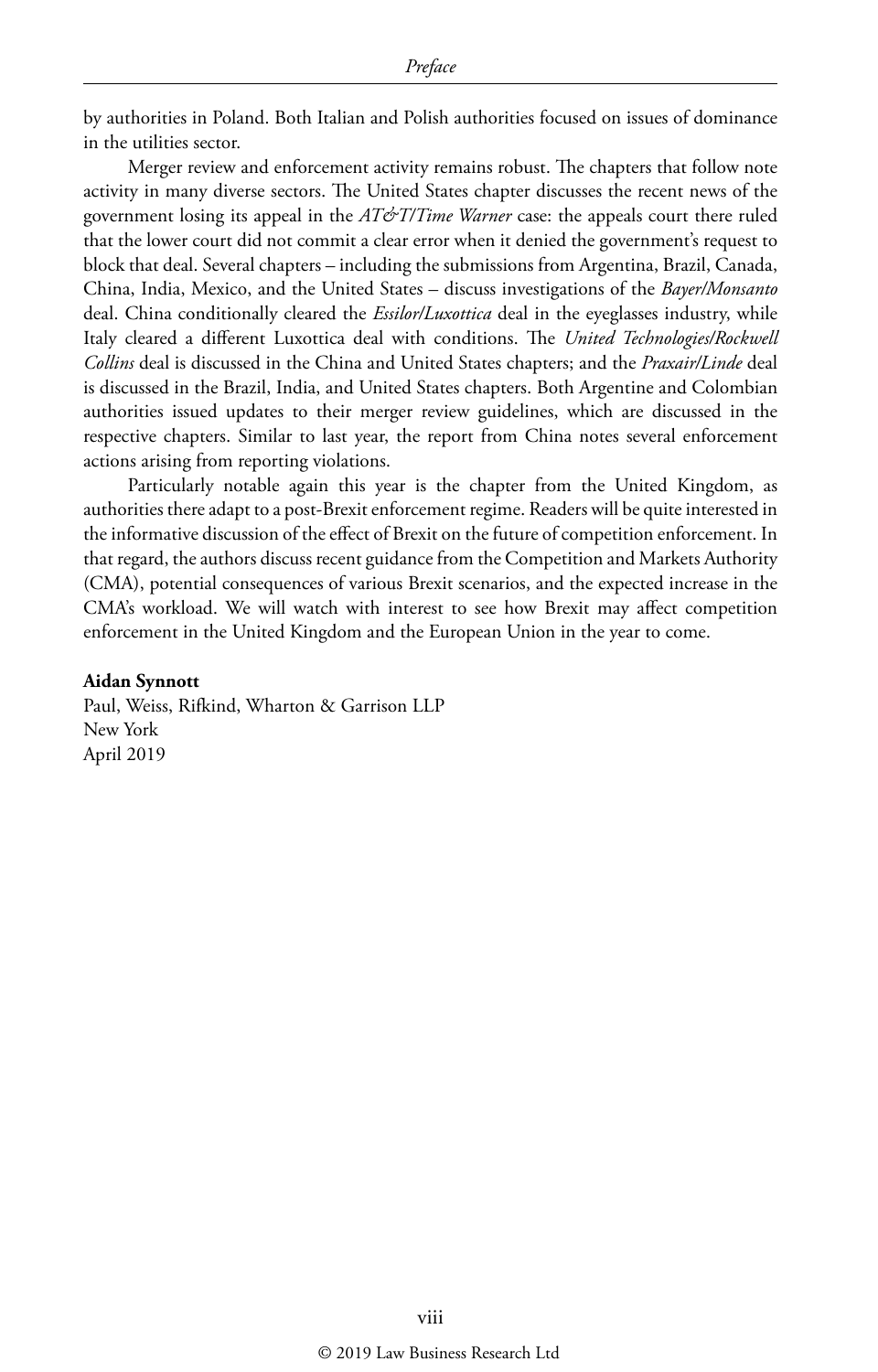## UNITED KINGDOM

*Marc Israel, Sophie Sahlin and Arthur Henderson*<sup>1</sup>

#### **I OVERVIEW**

The biggest talking point in UK competition law continues to be the UK's withdrawal from the EU (Brexit). At the time of writing, the UK is fast approaching the 29 March 2019 Brexit deadline, and the prospect of a 'no deal' Brexit is increasingly possible. In the face of ongoing uncertainty, the Competition and Markets Authority (CMA) continues to devote significant time and resources to preparing for Brexit: guidance has been published on the CMA's role in merger cases,<sup>2</sup> antitrust enforcement<sup>3</sup> and state aid<sup>4</sup> in the event of a 'no deal' Brexit, and more in-depth draft guidance on the effects of a 'no deal' exit on the CMA was released at the end of January.5 As the CMA notes in its 2019–2020 annual plan, 'we have made great strides to ensure we have the people, skills and infrastructure to launch or take over major international cartel or antitrust cases, merger investigations and State aid enforcement when the UK leaves the EU'.6 This growth is necessary because the CMA anticipates an increased workload post-Brexit: as the annual plan states, the CMA expects 'to take on a bigger role on the world stage post-Exit.'7 The CMA has been given additional funding to meet this challenge. Improvements and efficiencies are considered to be a crucial part of Brexit preparation – as Ann Pope, the Senior Director for Antitrust has stated, 'Brexit makes it imperative that we are working as smartly and efficiently as possible so we are ready to take on larger and more complex cases.'8 At the same time it is relocating its headquarters to Canary Wharf in September 2019 to allow for expansion and cost-cutting in London. The Edinburgh office is also being significantly expanded.<sup>9</sup>

<sup>1</sup> Marc Israel is a partner, Sophie Sahlin is a counsel and Arthur Henderson is a trainee at White & Case LLP.

<sup>2</sup> See www.gov.uk/government/publications/cmas-role-in-mergers-if-theres-no-brexit-deal/cmas-rolein-mergers-if-theres-no-brexit-deal.

<sup>3</sup> See www.gov.uk/government/publications/cmas-role-in-antitrust-if-theres-no-brexit-deal/cmas-rolein-antitrust-if-theres-no-brexit-deal.

<sup>4</sup> See www.gov.uk/government/publications/the-cmas-state-aid-role-if-theres-no-brexit-deal/uk-state-aid-iftheres-no-brexit-deal.

<sup>5</sup> See www.gov.uk/government/consultations/effects-of-a-no-deal-eu-exit-on-the-functions-of-the-cma.

<sup>6</sup> See https://assets.publishing.service.gov.uk/government/uploads/system/uploads/attachment\_data/

file/778629/AnnualPlan-201920-FINAL-TRACKED.pdf.

<sup>7</sup> Ibid.

<sup>8</sup> See www.gov.uk/government/speeches/the-future-of-competition-enforcement-in-the-uk.

<sup>9</sup> Ibid.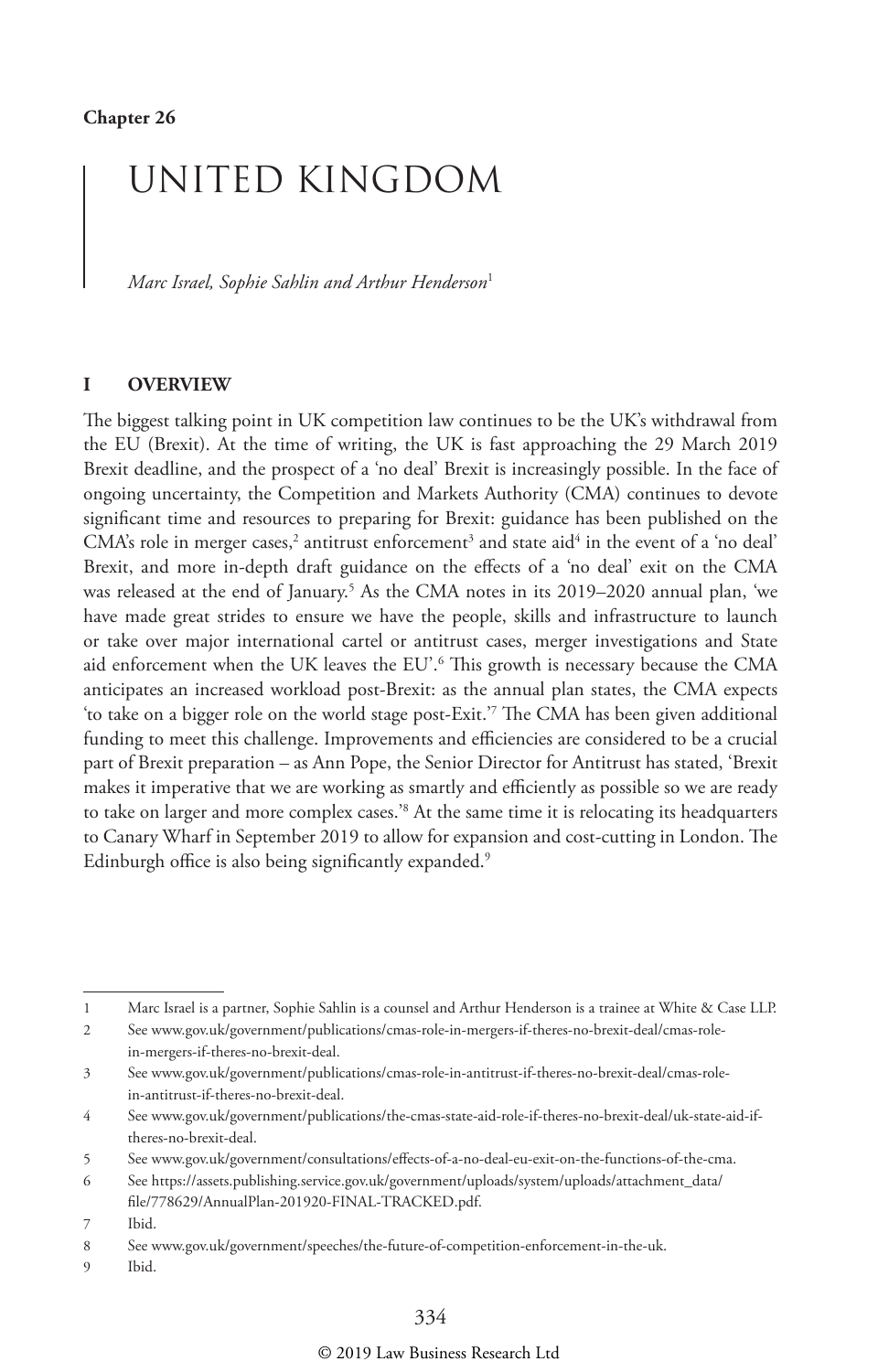#### **i Brexit**

While a deal may still be struck with the EU, in which case there would likely be a transition period during which time EU competition law would remain in force, the publication in January 2019 of 'no deal' draft guidance has gone some way to clarifying the position and remit of the CMA in the event of a 'no deal' Brexit.<sup>10</sup> The draft guidance makes it clear that certain CMA functions are unlikely to be materially affected by Brexit, namely regulatory appeals, market studies, market investigations and the criminal cartel offence. In instances where CMA guidance on these functions refers to EU law, the Competition (Amendment etc.) (EU Exit) Regulations 2019 statutory instrument (the Competition SI) will work to remove such references. This statutory instrument is designed to disentangle UK and EU competition law and allow for a stand-alone UK regime post-Brexit. As the draft guidance explains, the Competition SI 'revokes EU competition regulations, European Commission decisions made under EU regulations and treaty rights that will be incorporated into UK law on Exit Day. It also amends the CA98, EA02, European Block Exemption Regulations and other legislation containing competition provisions, as appropriate'.

The CMA's merger control and antitrust (including cartels) functions will be affected in varying ways by a 'no deal' Brexit. In terms of merger control the draft guidance clarifies that mergers previously under the exclusive jurisdiction of the European Commission may now also be reviewable in the UK, meaning that certain mergers may be subject to simultaneous review by both the Commission and the CMA. If no decision on a merger case reviewable by the European Commission has been taken prior to Exit Day, the CMA will no longer be prohibited by the EU Merger Regulation (EUMR) from taking jurisdiction and will be able to review the merger if the jurisdictional thresholds in the UK are met. The UK merger control regime will remain voluntary: there will be no obligation on merging parties to notify the CMA, but the CMA has a statutory four-month period in which to refer a completed merger for a Phase II investigation. Post-Brexit, this four-month period will apply to completed mergers from EU exit or from the point at which the CMA is considered to have been provided with notice of the material facts about the merger (whichever is later). This means that the CMA may obtain jurisdiction over completed mergers on Exit Day, and will then have a four-month period in which to choose whether or not to begin a Phase II investigation (provided the material facts of the merger were not brought to the CMA's attention at an earlier date).

In terms of cases opened after Brexit, the CMA will no longer be prevented from investigating, under the Enterprise Act 2002 (EA02), a merger that has a Community dimension. As mentioned above, this is likely to lead to a number of mergers that are reviewed at both CMA and Commission level. The draft guidance emphasises that the CMA will endeavour to cooperate with the Commission in such cases, and will attempt to 'coordinate merger reviews', including the exchange of confidential information where possible. It is also possible that some cases that would have previously been reviewable under the EUMR no longer meet the jurisdictional thresholds once the parties' UK turnover is no longer taken into account and that national filings in certain Member States are required instead.<sup>11</sup>

<sup>10</sup> See www.gov.uk/government/publications/the-cmas-state-aid-role-if-theres-no-brexit-deal/uk-state-aidif-theres-no-brexit-deal.

<sup>11</sup> It should be noted that transactions without a Community dimension can be reviewed by the European Commission in certain circumstances, which may apply in some of these situations.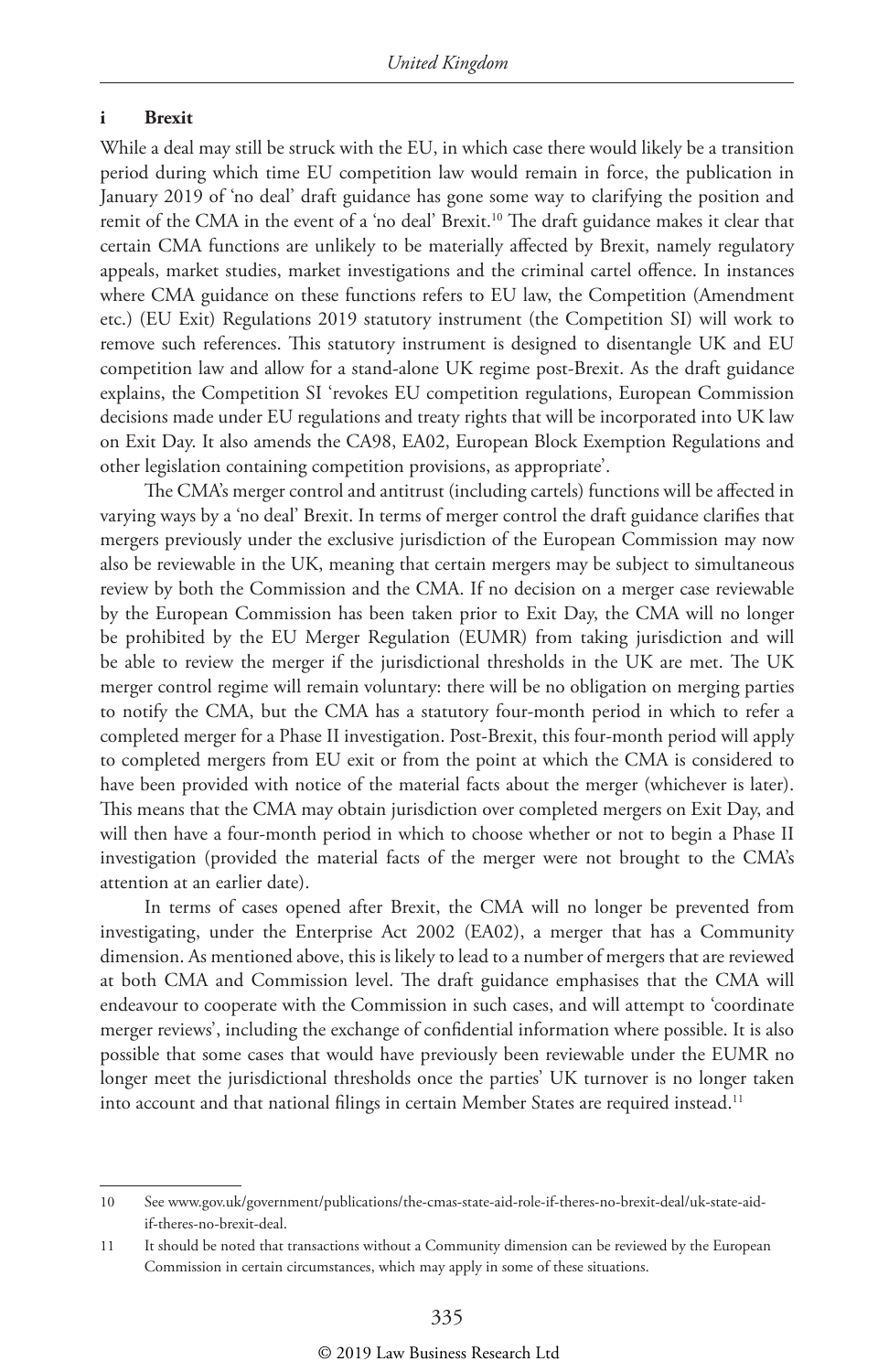As regards antitrust enforcement, the effect of Brexit is that the CMA will cease to have jurisdiction to apply Article 101 of the Treaty on the Functioning of the European Union (TFEU) on anticompetitive agreements (including cartels) and Article 102 TFEU on abuse of dominance. Instead the prohibitions in the Competition Act 1998 (CA98) will be applied, but under the Competition SI the CMA and UK courts will still be required to interpret the prohibitions consistently with pre-Brexit EU case law. At present, Section 60 CA98 requires UK competition authorities and courts to ensure that the application of UK competition law is consistent 'so far as possible' with EU competition law. The Competition SI would repeal Section 60 CA98 and replace it with Section 60A. Under Section 60A there will be no requirement to take post-Brexit EU case law into account and the UK courts may depart from pre-Brexit EU case law where appropriate in light of particular circumstances. Once again there is a strong likelihood that anticompetitive behaviour will be reviewed simultaneously by the CMA and the Commission, and the draft guidance goes into depth on the status of investigations opened before and after Exit Day. It is worth noting that the Block Exemption Regulations, which work to exempt certain agreements from the Article 101 prohibitions, will be preserved by the Competition SI and will continue to apply in the UK as 'retained exemptions'. This draft guidance will, of course, only be relevant in the event that Britain fails to agree a deal with the EU.

#### **ii UK competition law regime**

Alongside Brexit preparations, the Secretary of State for Business, Energy and Industrial Strategy is due to publish a review of the UK's existing competition regime, and has separately said that he will trigger 'a far-reaching review into business practices, centred on concerns over companies using big data to exploit consumers in a vulnerable situation'.<sup>12</sup> This ties in with the CMA's priorities for 2019–2020, which are discussed below. Although the exact contents of the review are as yet unknown, it is unlikely that it will suggest changes to the fundamental aspects of UK competition law, which are as follows.

CA98 prohibits agreements or concerted practices that prevent, restrict or distort competition (Chapter I prohibition) and abuse of a dominant position (Chapter II prohibition), in each case within the UK. EA02 contains the criminal cartel offence, and the legal basis for UK merger review and market investigations.

The CMA has primary responsibility for public enforcement of competition law in the UK – both the Chapter I and Chapter II prohibitions and, as it currently stands, Articles 101 and 102 TFEU – although these provisions may also be enforced by private parties before the courts. Clearly, the CMA will no longer be able to enforce Articles 101 and 102 TFEU post-Brexit but that will not affect the substantive provisions of the equivalent rules in the UK. In addition, a number of sectoral regulators (such as Ofcom for communications, Ofgem for energy, Ofwat for water, the Office for Rail and Road and the Civil Aviation Authority for rail and air transport respectively, the Financial Conduct Authority (FCA) and the Payment Systems Regulator (PSR) for financial services, and UREGNI for utilities in Northern Ireland) have concurrent power to enforce the Chapter I and Chapter II prohibitions and (currently) Articles 101 and 102 TFEU in their sectors.

<sup>12</sup> See www.gov.uk/government/consultations/cma-annual-plan-consultation-201920.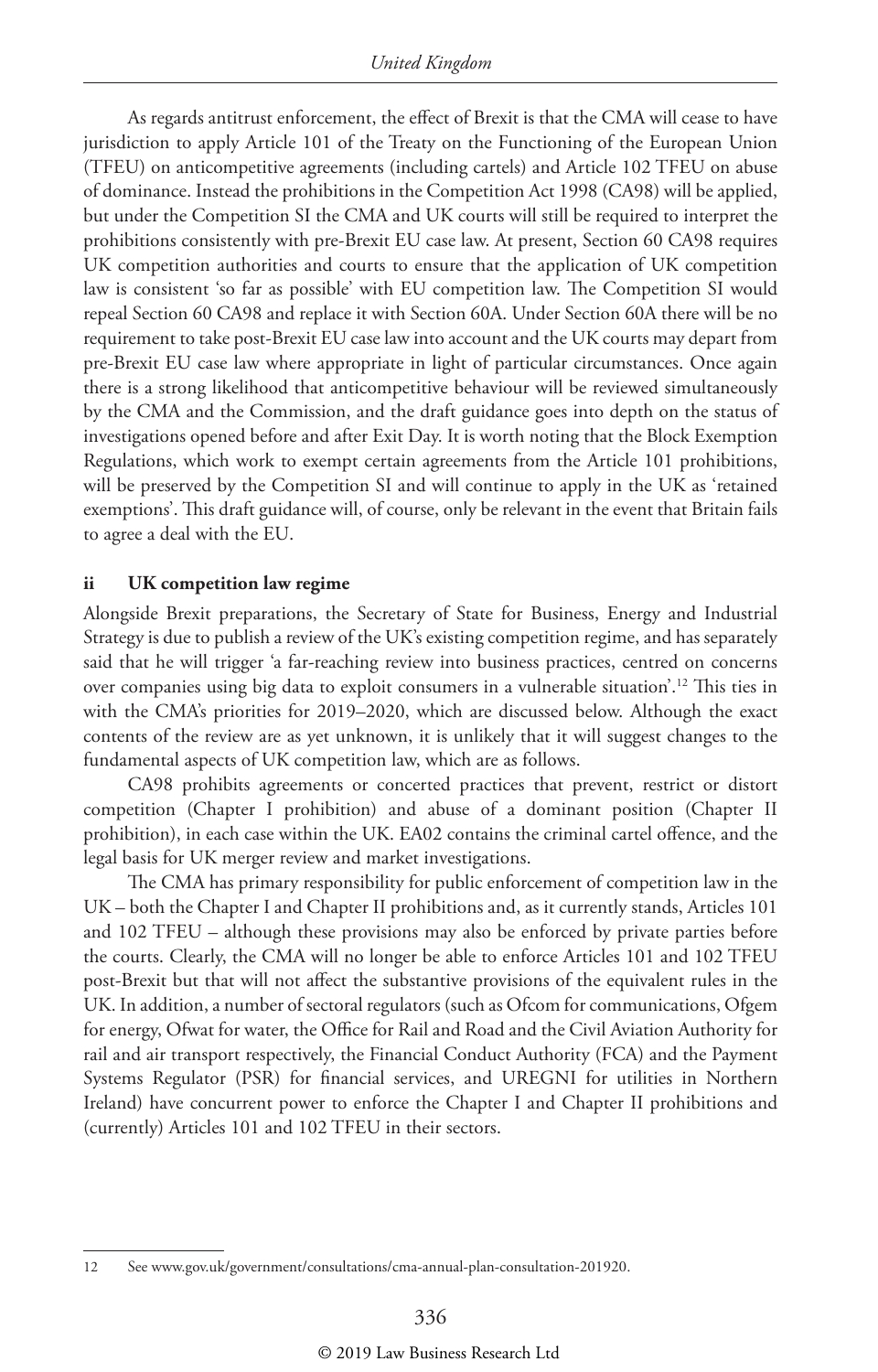In recent years one of the most active sectoral regulators has been the FCA, which has only been a concurrent enforcer of competition law since April 2015. In November 2017 it issued its first statement of objections (SO) to four asset management firms alleged to have shared information on the pricing of two IPOs and one share placing.13 Market studies into the wholesale insurance broker market<sup>14</sup> and the investment platforms market are ongoing. The mortgages market study final report is also expected in spring 201915 and a credit information market study will launch in June 2019.16 The FCA's 2018–2019 business plan makes it clear that competition is a high priority objective, stating that 'Our work across wholesale and retail markets aims to promote innovation and keep markets open and competitive, driving benefits to consumers and the wider economy'.17 To that end the FCA entered into a memorandum of understanding (MOU) with the CMA in April 2018. The MOU aims to set out in practical detail how the CMA and FCA will work together within the framework of competition law.18 In the wider financial services sphere, in February 2018 the PSR announced that it had opened its first CA98 case involving a number of 'dawn raids',19 and a market review into the supply of card-acquiring services has recently been announced.20 The CMA now publishes an annual 'concurrency report' to summarise the operation of these concurrency arrangements, the most recent of which was published in April 2018.<sup>21</sup> In a case opened in November 2018 into suspected anticompetitive practices in the financial sector, the CMA and FCA agreed that the CMA would investigate.<sup>22</sup>

The main focus of the CMA's attention in recent years (Brexit aside) has been on increasing enforcement. In a February 2016 report, the National Audit Office criticised the CMA's first couple of years for advancing too few enforcement cases to a decision.<sup>23</sup> It found resources were disproportionately used on market investigations, noting that UK competition authorities imposed only £65 million of competition enforcement fines between 2012 and 2014, compared with almost £1.4 billion of fines imposed by their German counterparts. However, the CMA has increased its enforcement action. Between 2010 and 2015, the CMA (or its predecessor the Office of Fair Trading (OFT)) opened an average of seven CA98 cases a year, but in 2016–2018 this rose to an average of 10.<sup>24</sup> As the 2019–2020 annual plan notes, the CMA will enter 2019–2020 with 23 competition enforcement cases, six consumer enforcement cases, 12 merger investigations, and two market studies under way.<sup>25</sup> Factoring in the increased activity at the FCA, the direction of travel in the UK is very much towards increased enforcement.

#### © 2019 Law Business Research Ltd

<sup>13</sup> See www.fca.org.uk/news/press-releases/fca-issues-first-statement-objections-four-asset-management-firms.

<sup>14</sup> See www.fca.org.uk/publications/market-studies/ms17-2-wholesale-insurance-broker-market-study.

<sup>15</sup> See www.fca.org.uk/publications/market-studies/mortgages-market-study.

<sup>16</sup> See www.fca.org.uk/news/news-stories/fca-delay-launch-credit-information-market-study.

<sup>17</sup> See www.fca.org.uk/publication/business-plans/business-plan-2018-19.pdf.

<sup>18</sup> See www.fca.org.uk/publication/mou/fca-cma-concurrent-competition-powers-mou.pdf.

<sup>19</sup> See www.psr.org.uk/sites/default/files/media/PDF/Carole-speech-BIIC-Feb-18.pdf.

<sup>20</sup> See www.psr.org.uk/psr-publications/market-reviews/mr181.2-final-terms-reference-cards.

<sup>21</sup> See www.gov.uk/government/publications/competition-and-markets-authority-annual-concurrencyreport-2018.

<sup>22</sup> See www.gov.uk/cma-cases/financial-services-sector-suspected-anticompetitive-practices.

<sup>23</sup> www.nao.org.uk/wp-content/uploads/2016/02/The-UK-Competition-regime.pdf.

<sup>24</sup> See www.gov.uk/government/speeches/the-future-of-competition-enforcement-in-the-uk.

<sup>25</sup> See all cases at www.gov.uk/cma-cases.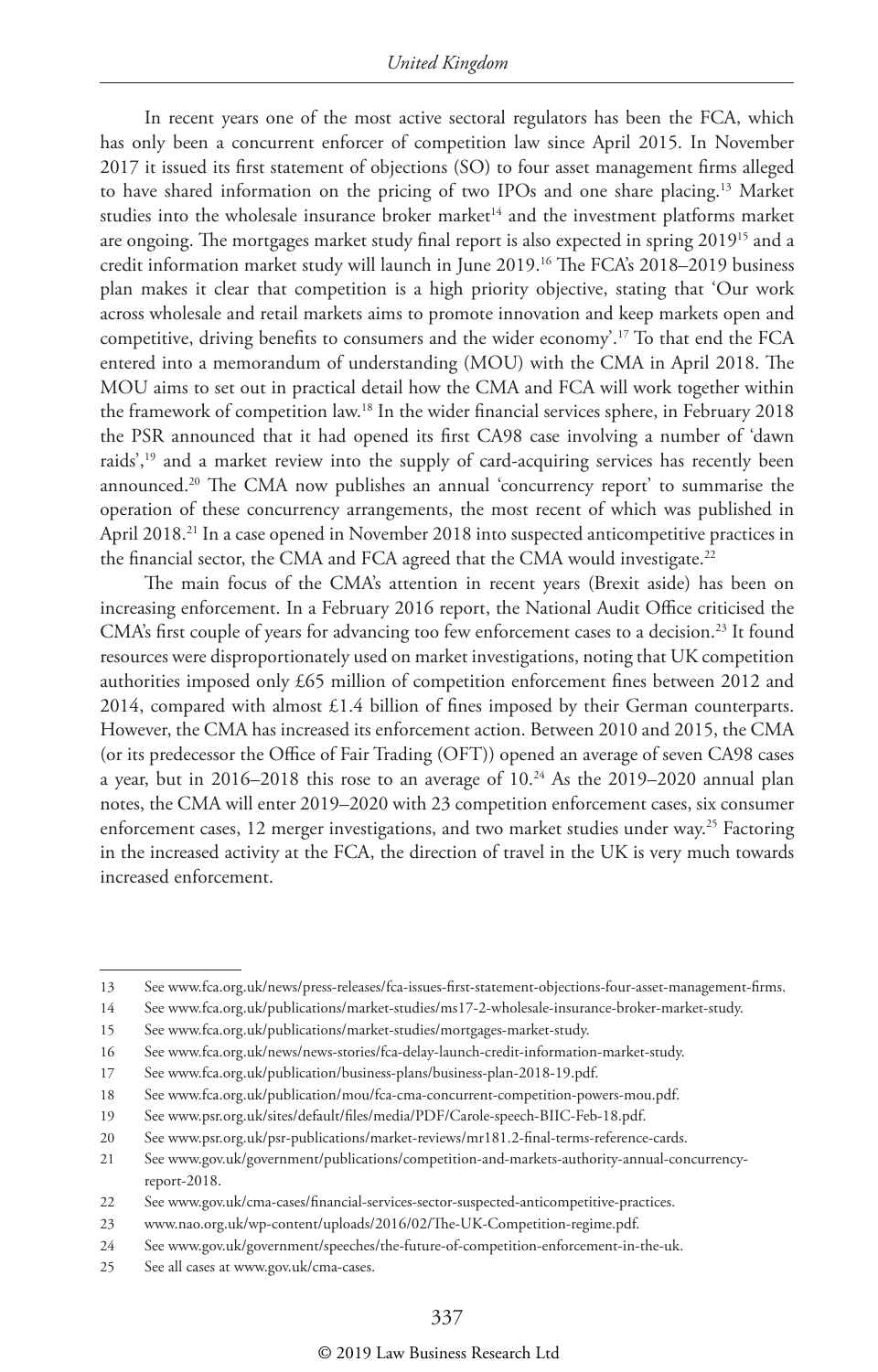To facilitate this enforcement, and indeed the other work of the CMA in an increasingly digitalised world, a new data science team has been set up to expand the CMA's expertise in the digital sector. The unit will focus on:

- *a* understanding how firms use data and algorithms in their business models and what implications this might have for competition and consumers;
- *b* developing how the CMA obtains and uses data in its ongoing work; and
- *c* engaging with the tech business, academic research and government data communities in the UK and internationally.

#### **iii Prioritisation and resource allocation of enforcement authorities**

A 2015 spending review saw the CMA being allocated a budget of £65.94 million (as well as a capital budget of  $£7.4$  million).<sup>26</sup> This represented around a 7 per cent decrease in real terms over four years, however in the 2017 autumn budget the government allocated the CMA an additional  $£2.8$  million funding each year, earmarked for increased enforcement.<sup>27</sup> This means that the CMA's total budget for 2019–2020 will be £68.75 million. The Treasury also allocated £23.6 million in additional funding in the 2018–2019 financial year to enable the CMA to continue Brexit preparations. A full departmental spending review for the period up to 2023–2024 is expected from the Treasury in 2019–2020.<sup>28</sup>

The CMA's increased enforcement activity is borne out by statistics on how CMA staff time was split across different types of work in 2017 and 2018: 45 per cent of staff time was spent on enforcement in 2018, compared with 42 per cent from April 2016 to March 2017. This increase came at the expense of staff time allocated to market investigations and regulatory appeals, which fell from 13 per cent in 2017 to 9 per cent in 2018. Time devoted to mergers rose from 20 per cent in 2017 to 23 per cent in 2018.<sup>29, 30</sup> The annual plan makes it clear that, in the event of a 'no deal' Brexit, there will be a 'short-term opportunity cost' in the sense that the CMA will have even less time to launch discretionary work using its markets and enforcement powers.<sup>31</sup>

As mentioned above, the CMA has also announced its intention to increase its presence in Scotland, increasing its headcount to around 30, allowing the office to both establish a talent base and prepare for Brexit.32 The CMA has also recruited additional personnel to handle an increased post-Brexit workload, although the annual plan acknowledges that only around three-quarters of the required staff have so far been recruited.<sup>33</sup>

<sup>26</sup> See assets.publishing.service.gov.uk/government/uploads/system/uploads/attachment\_data/file/604425/ cma-annual-plan-17-18-print-ready.pdf.

<sup>27</sup> See www.gov.uk/government/topical-events/autumn-budget-2017.

<sup>28</sup> See https://assets.publishing.service.gov.uk/government/uploads/system/uploads/attachment\_data/ file/778629/AnnualPlan-201920-FINAL-TRACKED.pdf.

<sup>29</sup> See https://assets.publishing.service.gov.uk/government/uploads/system/uploads/attachment\_data/ file/704594/Annual\_Plan-201819.pdf.

<sup>30</sup> See https://assets.publishing.service.gov.uk/government/uploads/system/uploads/attachment\_data/ file/778629/AnnualPlan-201920-FINAL-TRACKED.pdf.

<sup>31</sup> See https://assets.publishing.service.gov.uk/government/uploads/system/uploads/attachment\_data/ file/778629/AnnualPlan-201920-FINAL-TRACKED.pdf.

<sup>32</sup> See www.gov.uk/government/news/scotland-to-benefit-from-cma-expansion.

<sup>33</sup> See https://assets.publishing.service.gov.uk/government/uploads/system/uploads/attachment\_data/ file/778629/AnnualPlan-201920-FINAL-TRACKED.pdf.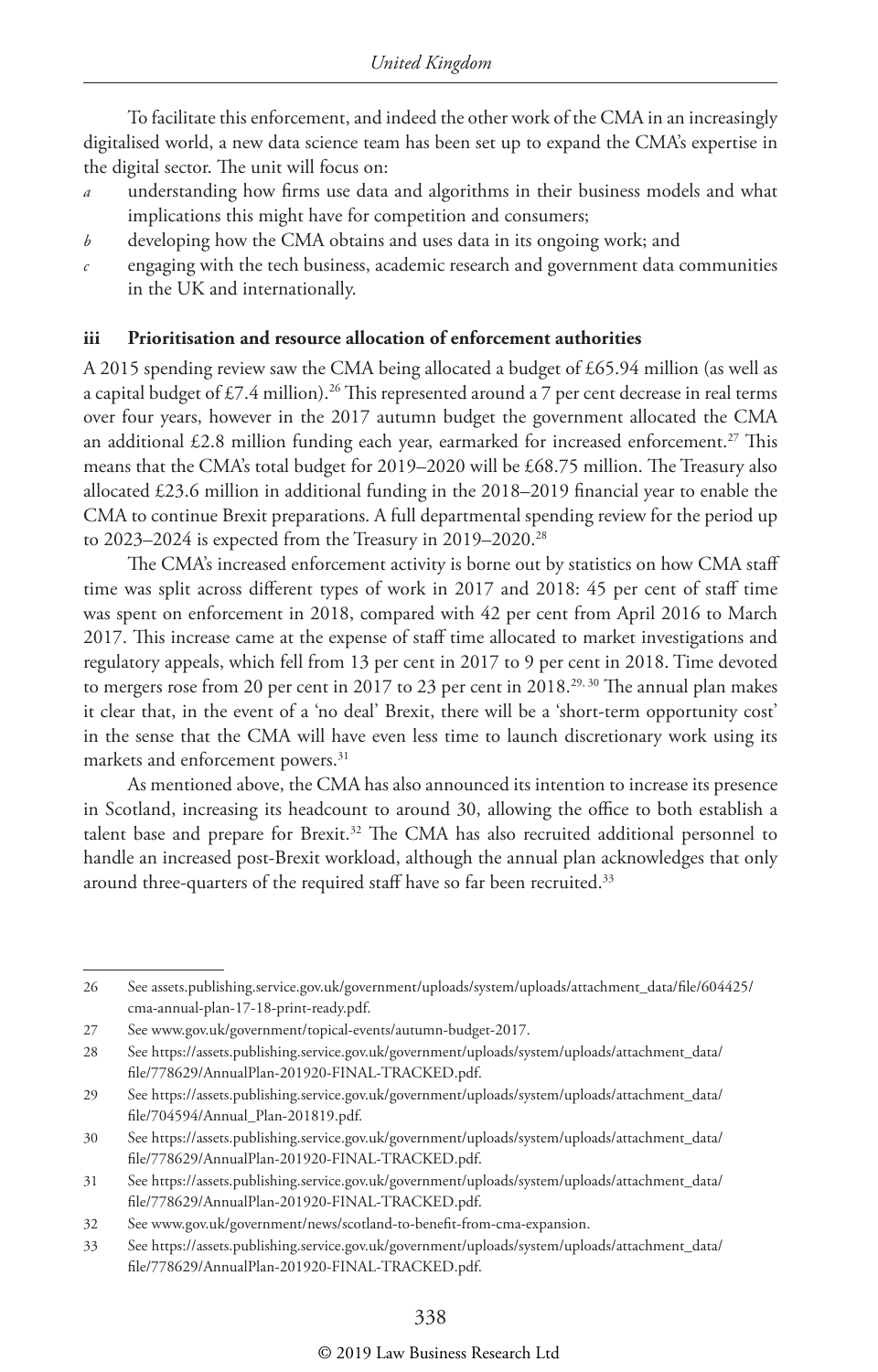#### **iv Enforcement agenda**

In its annual plan for 2019–2020, the CMA focuses on priority themes rather than specific objectives due to the ongoing uncertainty surrounding Brexit.<sup>34</sup> The CMA's intention is to 'refine and explain' its plans as more clarity emerges. The high-level themes (almost identical to those in the 2018–2019 annual plan) which the annual plan proposes are:

- *a* protecting vulnerable consumers;
- *b* improving trusts in markets;
- *c* promoting better competition in online markets; and
- *d* supporting economic growth and productivity.

Online and digital markets continue to be a high-priority area for the CMA. The CMA has been active in the digital sector in recent years, looking at online sales bans (see below for discussion of the Competition Appeal Tribunal's (CAT) decision in the *Ping* case), resale price maintenance for internet sales, and 'most favoured nation' provisions in price comparison websites. The government has recently launched a Digital Competition Expert Panel,<sup>35</sup> which will conduct an independent review of the state of competition in the digital economy, and the CMA plans to strengthen its Data, Technology and Analytics Unit in the coming year.<sup>36</sup> A study into pricing algorithms was published in October 2018, with a focus on whether they could aid either price fixing or personalised pricing, where customers are shown different prices based on their individual data (e.g., browsing history).<sup>37</sup>

The CMA has also recently looked at social media endorsements, and – under its consumer law powers – obtained undertakings from 16 online 'influencers' who agreed to disclose when they had been paid or incentivised to promote a product or service online.<sup>38</sup> Another recent area of focus has been online hotel booking, which resulted in six online hotel booking sites providing formal commitments to cease misleading practices on their websites.<sup>39</sup> Secondary ticketing websites also came under scrutiny, and proceedings were issued against ticketing website viagogo.<sup>40</sup> In this vein, the CMA is considering a UK digital advertising market inquiry into what is a £13 billion UK market, and the Cairncross Review into the sustainability of high-quality journalism, published in February 2019, also proposed that the CMA carry out an investigation of this kind.<sup>41</sup> The annual plan makes it clear, however, that this is 'heavily dependent on the outcome of EU Exit negotiations',<sup>42</sup> and an investigation will in any event not be launched before the Furman Review into competition in digital markets publishes its findings in March 2019. This is all in the broader context of the CMA considering and engaging in debates around whether the digitalisation of commerce

#### © 2019 Law Business Research Ltd

<sup>34</sup> See https://assets.publishing.service.gov.uk/government/uploads/system/uploads/attachment\_data/ file/778629/AnnualPlan-201920-FINAL-TRACKED.pdf.

<sup>35</sup> See www.gov.uk/government/consultations/digital-competition-expert-panel-call-for-evidence/ digital-competition-expert-panel.

<sup>36</sup> See https://assets.publishing.service.gov.uk/government/uploads/system/uploads/attachment\_data/ file/778629/AnnualPlan-201920-FINAL-TRACKED.pdf.

<sup>37</sup> See www.gov.uk/government/news/algorithm-research-builds-on-work-in-digital-markets.

<sup>38</sup> See www.gov.uk/cma-cases/social-media-endorsements.

<sup>39</sup> See www.gov.uk/cma-cases/online-hotel-booking.

<sup>40</sup> See www.gov.uk/cma-cases/secondary-ticketing-websites.

<sup>41</sup> See www.gov.uk/government/publications/the-cairncross-review-a-sustainable-future-for-journalism.

<sup>42</sup> See, for example, www.theguardian.com/media/2018/oct/12/uk-digital-advertising-market-competitionregulator-considering-inquiry.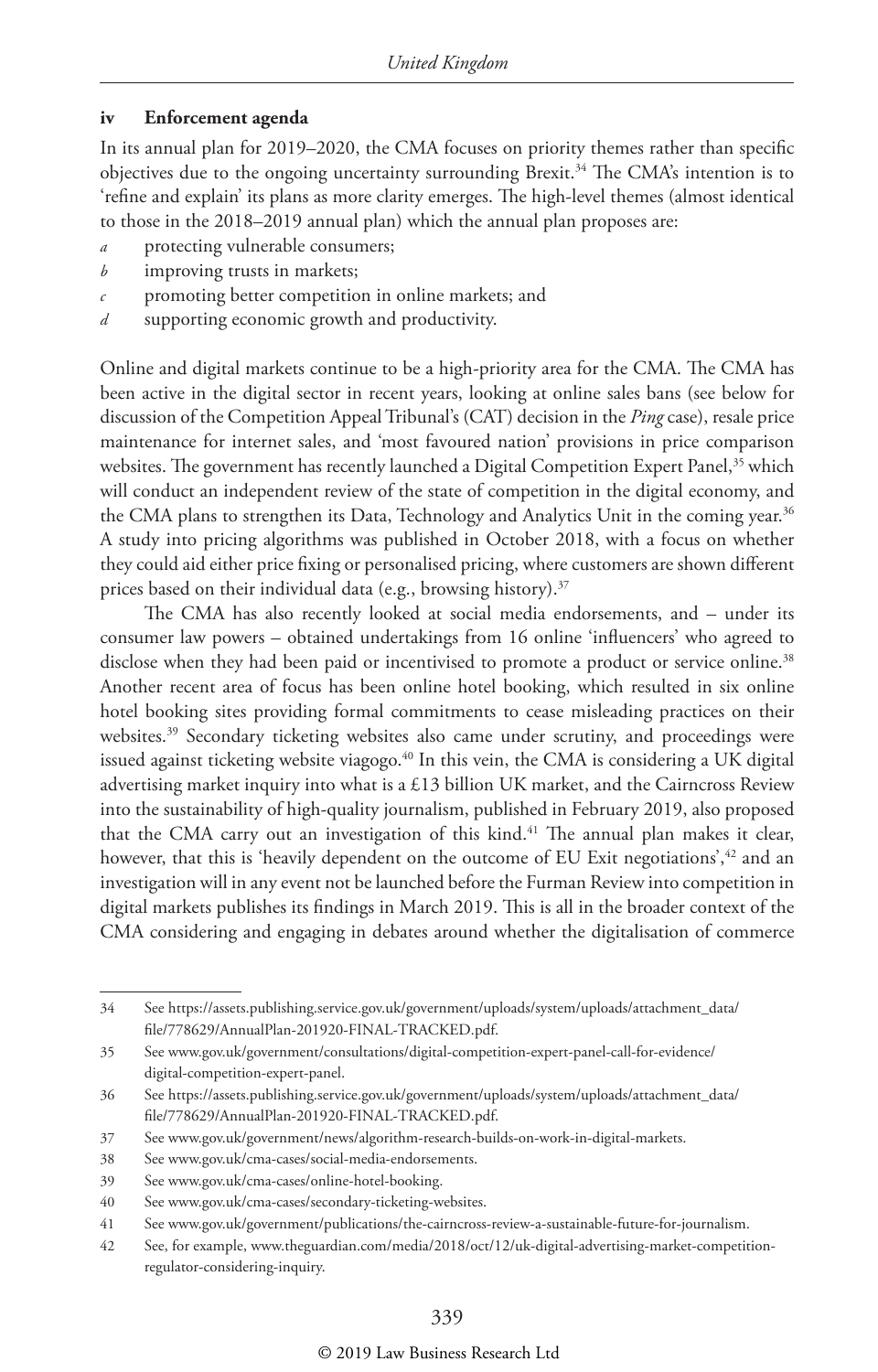represents a paradigm shift in competition dynamics requiring a rethink of competition law and policy, and whether intervention (e.g., by enforcement or interim measures) is warranted in fast-changing technology markets. As the annual plan puts it, 'the nature of competition in the digital economy remains the subject of international debate, including how to enforce antitrust laws in the digital age'.

A further tool at the CMA's disposal is company director disqualifications. This power was granted to UK competition authorities in 2003, but was never used by the OFT: in December 2016, the CMA secured its first disqualification against the director of a company that participated in an agreement on the price of posters and frames sold through Amazon's UK website.<sup>43</sup> In April 2018, the CMA secured the disqualification of two directors involved in an estate agency cartel for three and three-and-a-half years respectively.<sup>44</sup> The CMA has confirmed its desire to send a clear message that directors and managers may be held personally liable if their businesses commit breaches of competition law, and that further disqualification undertakings are to be expected in the future.<sup>45</sup> New guidance on competition disqualification orders was published by the CMA in February 2019.<sup>46</sup>

The CMA has also sought to innovate enforcement in other respects in recent years by deploying flexibly other enforcement tools beyond infringement decisions.47 The CMA produces compliance materials and promotes its message at trade association meetings in sectors where there have been competition issues, and has launched a 'stop cartels' campaign across social media. The CMA also sends advisory and 'stronger' warning letters to businesses that it suspects of being in breach of competition law (which are publicly available<sup>48</sup>) where the conduct concerned does not merit devoting resources to a full investigation. Further, like other competition authorities, the CMA makes use of settlements, commitments and interim measures. The CMA has also resorted to removing the possibility of immunity from fines under CA98 for small companies for non-price fixing agreements.<sup>49</sup> A useful tool for competition practitioners and businesses alike that the CMA has made use of is issuing 'no grounds for action' decisions, which give a reasoned indication of what an enforcer considers acceptable conduct in potential grey areas.<sup>50</sup> It is without a doubt that the CMA will seek to be at the forefront of competition policy in the global post-Brexit competition landscape.

#### **II CARTELS**

Under the current UK regime, cartels are enforced by both civil and criminal means: corporate civil liability under the Chapter I prohibition contained in CA98 or the criminal cartel offence for individuals under EA02, or both. In many cartel cases, both investigations will proceed simultaneously.

The CMA continues to regard cartel enforcement as a major priority, and is working to ensure that it has the requisite people, skills and infrastructure to launch or take over major

<sup>43</sup> See www.gov.uk/cma-cases/online-sales-of-posters-and-frames-director-disqualification.

<sup>44</sup> See www.gov.uk/cma-cases/residential-estate-agency-services-suspected-anticompetitive-arrangements.

<sup>45</sup> www.gov.uk/government/speeches/the-future-of-competition-enforcement-in-the-uk.

<sup>46</sup> See www.gov.uk/government/publications/competition-disqualification-orders--2.

<sup>47</sup> See www.gov.uk/government/speeches/uk-competition-enforcement-where-next.

<sup>48</sup> See www.gov.uk/government/publications/competition-law-warning-and-advisory-letters-register/ warning-letters-issued-by-the-cma.

<sup>49</sup> See www.gov.uk/government/news/cma-removes-immunity-from-fines-for-mobility-scooter-supplier.

<sup>50</sup> See, for example, www.gov.uk/cma-cases/consumable-goods-suspected-anticompetitive-conduct.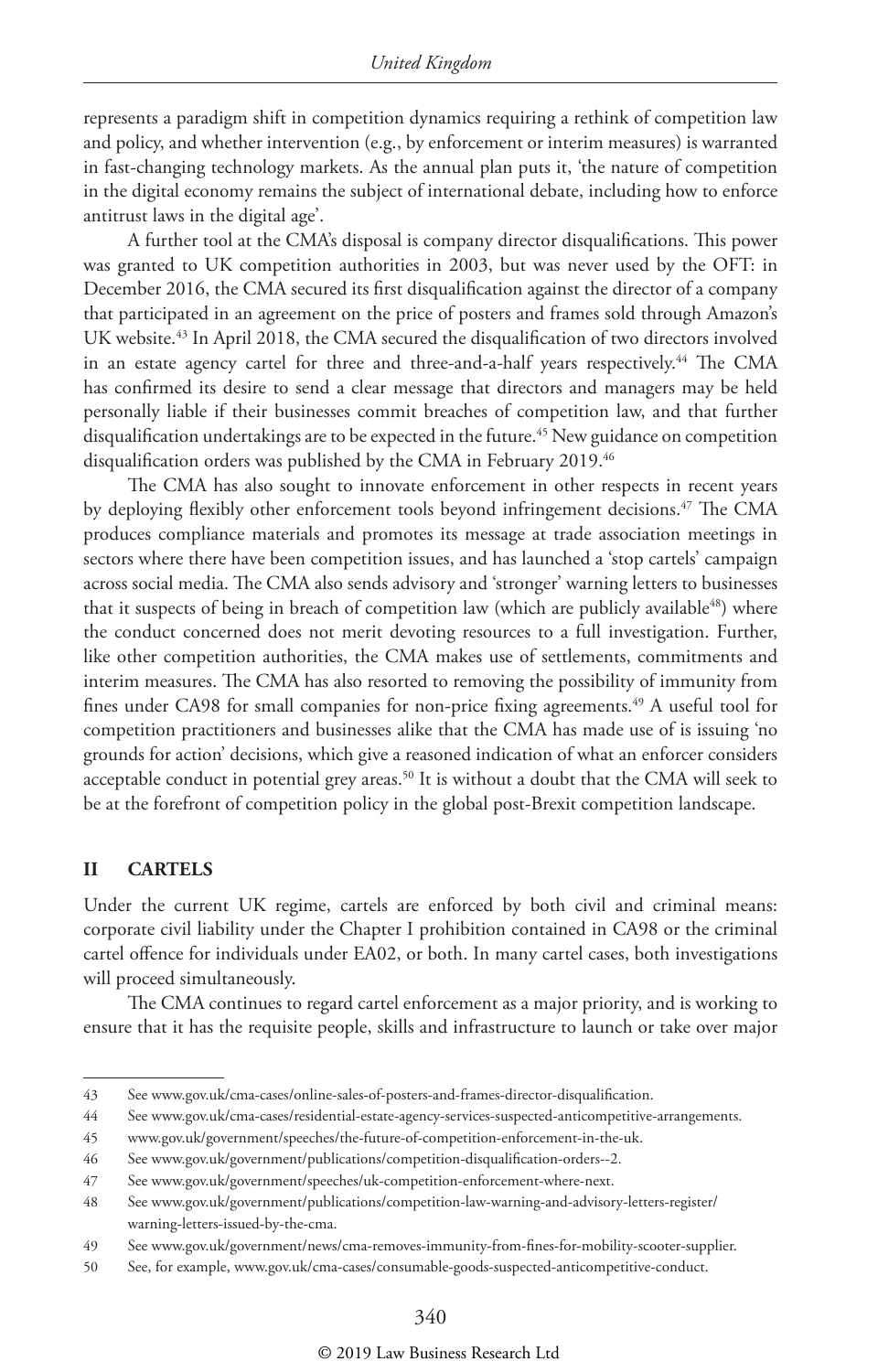international cartel cases post-Brexit. As mentioned above, the draft 'no deal' guidance goes into detail on how cartel cases will be treated in the event that Britain leaves the EU without a deal in place.<sup>51</sup>

#### **i Significant cases**

In 2018, the CMA only issued one cartel decision, fining two of the main suppliers of household coal for barbecues  $£3.4$  million for taking part in a market-sharing cartel.<sup>52</sup> An investigation in the pharmaceutical sector was launched in October 2017, but was discontinued in November 2018 on administrative priority grounds.53 In 2017, the CMA issued three cartel infringement decisions concerning 'cleanroom' laundry services, furniture parts and real estate agents, and brought its criminal investigation into the construction industry to a close. It also successfully defended an infringement decision before the CAT in *Balmoral Tanks*, a case that raised important points of principle in relation to information exchange.

#### *Supply of solid fuel*

As mentioned above, the CMA in 2018 fined two bagged household fuels suppliers over £3.4 million for rigging competitive tenders to secure supply to Tesco and Sainsbury's through a market-sharing cartel.54 This case started after intelligence work following a tip-off to the CMA's cartels hotline. The two suppliers had an arrangement wherein for each tender concerned, the other supplier would intentionally submit a higher bid that it was designed to lose, in turn ensuring that the existing supplier could retain their customer. The two suppliers also exchanged competitively sensitive information and confidential pricing information such as ongoing tendering processes, in order to facilitate their market-sharing cartel. The two companies admitted infringing competition law and received a 20 per cent fine discount for settling the case.

#### *Residential estate agency services*

On 31 May 2017, the CMA issued a decision finding that six estate agents operating in the Burnham-on-Sea area in South-West England had taken part in a cartel to fix prices in relation to the provision of residential estate agency services, with fines totalling £370,084.<sup>55</sup> This followed the admission of liability by four other estate agents and their paying fines totalling £372,233 under a settlement agreement reached with the CMA on 2 March 2017. On the basis of information received during that investigation, the CMA has opened an investigation into estate agents in other locations across the UK, which are undisclosed at the time of writing.<sup>56</sup> This case is still at an early stage, and the CMA has not reached a view on infringement – an update is due by the end of April 2019.<sup>57</sup>

<sup>51</sup> See www.gov.uk/government/consultations/effects-of-a-no-deal-eu-exit-on-the-functions-of-the-cma.

<sup>52</sup> See www.gov.uk/government/case-studies/household-fuel-cartel-case-study.

<sup>53</sup> See www.gov.uk/cma-cases/pharmaceutical-sector-suspected-anticompetitive-agreements.

<sup>54</sup> See www.gov.uk/government/news/34m-fine-for-bbq-and-household-coal-supplier-cartel.

<sup>55</sup> See www.gov.uk/cma-cases/residential-estate-agency-services-suspected-anticompetitive-arrangement-s.

<sup>56</sup> See www.gov.uk/cma-cases/provision-of-residential-estate-agency-services.

<sup>57</sup> See www.gov.uk/cma-cases/provision-of-residential-estate-agency-services.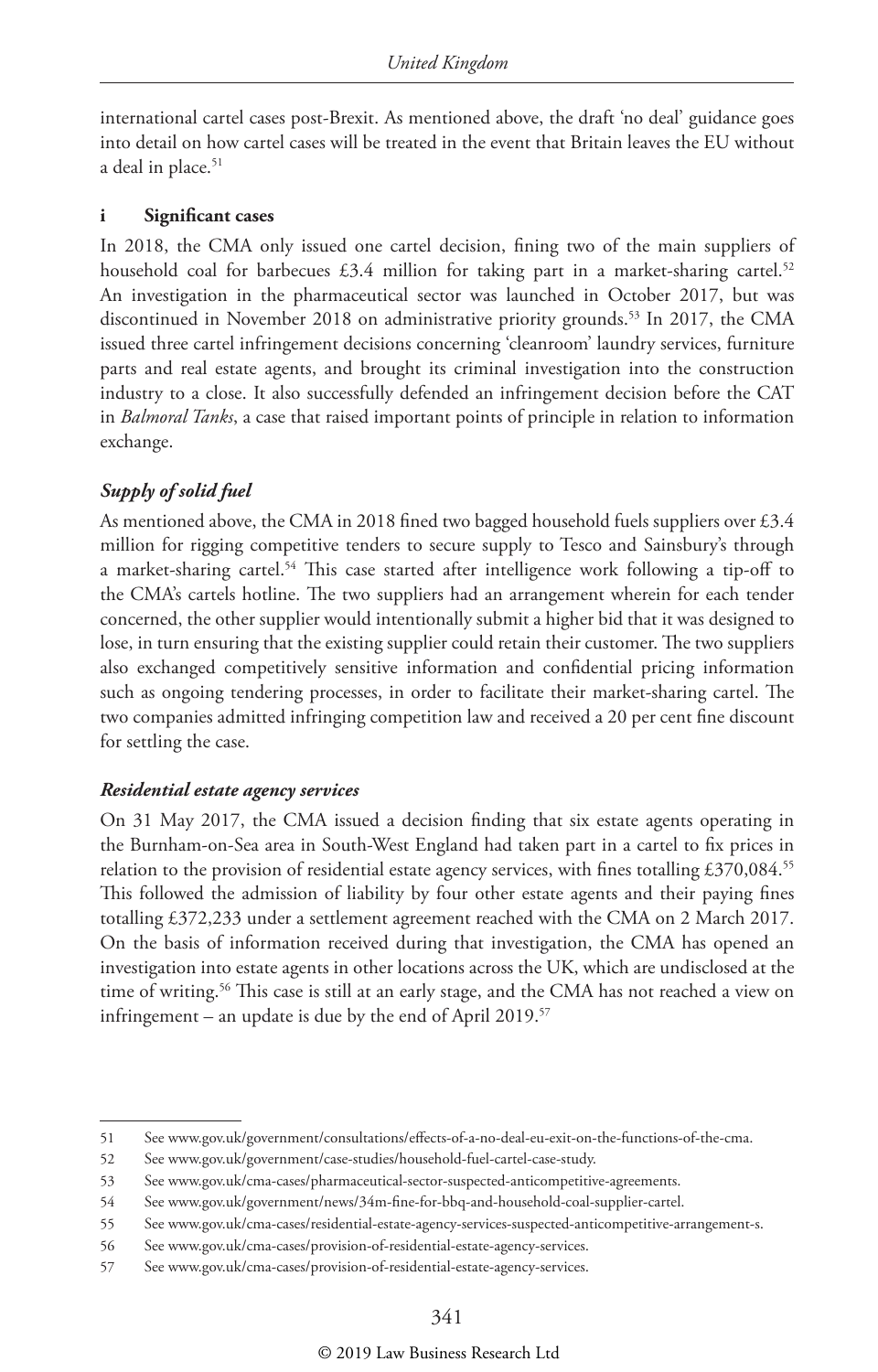#### *FCA*

In November 2017, the FCA issued its first SO as part of its investigation into information exchange in the asset management sector – an investigation that is ongoing at the time of writing.<sup>58</sup> Four asset management firms are alleged to have shared information, generally on a bilateral basis, on prices they intended to pay in relation to one or more of two initial public offerings and one placing, shortly before the prices were set. This may lead to the FCA's first CA98 infringement decision. Such a decision would be taken by a three-member Competition Decision Committee group within the FCA, but separate from the case investigation team, similar to the procedure followed by the CMA. Further SOs and eventually decisions are to be expected in the future as the FCA seeks to cement its role as a concurrent competition enforcer. In that regard, the FCA also opened a CA98 investigation into alleged collusion in the aviation insurance market. This was subsequently transferred to the Commission, whose investigation is ongoing.<sup>59</sup>

#### *Balmoral Tanks*

In respect of the CMA's cartel enforcement, in 2017 the CAT upheld a decision fining Balmoral Tanks (Balmoral) £130,000 for exchanging confidential information on prices and price intentions with competitors manufacturing galvanised steel tanks.<sup>60</sup> The decision concerned a single meeting in July 2012 at which Balmoral was invited to join a long-running price-fixing cartel. Balmoral refused to take part in the cartel, but exchanged confidential information with competitors. The meeting had been covertly recorded by the CMA. The CAT confirmed that even sharing information on a single occasion, even when refraining from joining others in price fixing or market sharing, can constitute a breach of competition law. Balmoral subsequently challenged the CAT's ruling in the Court of Appeal, but the decision was upheld in its entirety in February 2019.<sup>61</sup>

#### **ii Trends, developments and strategies**

As part of its commitment to drive greater enforcement, the CMA continues to focus on raising awareness of competition law. In October 2018, the CMA launched a cartel awareness campaign which aims to educate businesses about illegal practices and to encourage whistle-blowing.<sup>62</sup> Alongside this campaign the CMA released ICM research which showed that, out of 1,000 companies surveyed:

- *a* only 57 per cent knew it was illegal to fix prices;
- *b* nearly half either did not know or thought it was legal to discuss prices with competing bidders when quoting for new work (23 per cent said 'don't know, and 25 per cent actually thought it was legal); and

<sup>58</sup> See www.fca.org.uk/news/press-releases/fca-issues-first-statement-objections-four-asset-management-firms.

<sup>59</sup> See www.competitionpolicyinternational.com/eu-commission-targets-aviation-brokers-in-antitrust-probe.

<sup>60</sup> See www.catribunal.org.uk/cases/127711217-1-balmoral-tanks-limited-and-2-balmoral-group-holdingslimited.

<sup>61</sup> See www.gov.uk/government/news/cma-welcomes-court-ruling-to-uphold-fine-in-steel-tankscase?utm\_source=634bc982-1bfa-407d-a7c8-115a8f01eaf5&utm\_medium=email&utm\_ campaign=govuk-notifications&utm\_content=immediate.

<sup>62</sup> See www.gov.uk/government/news/cma-sends-tough-message-to-business-cheats-with-cartel-campaign.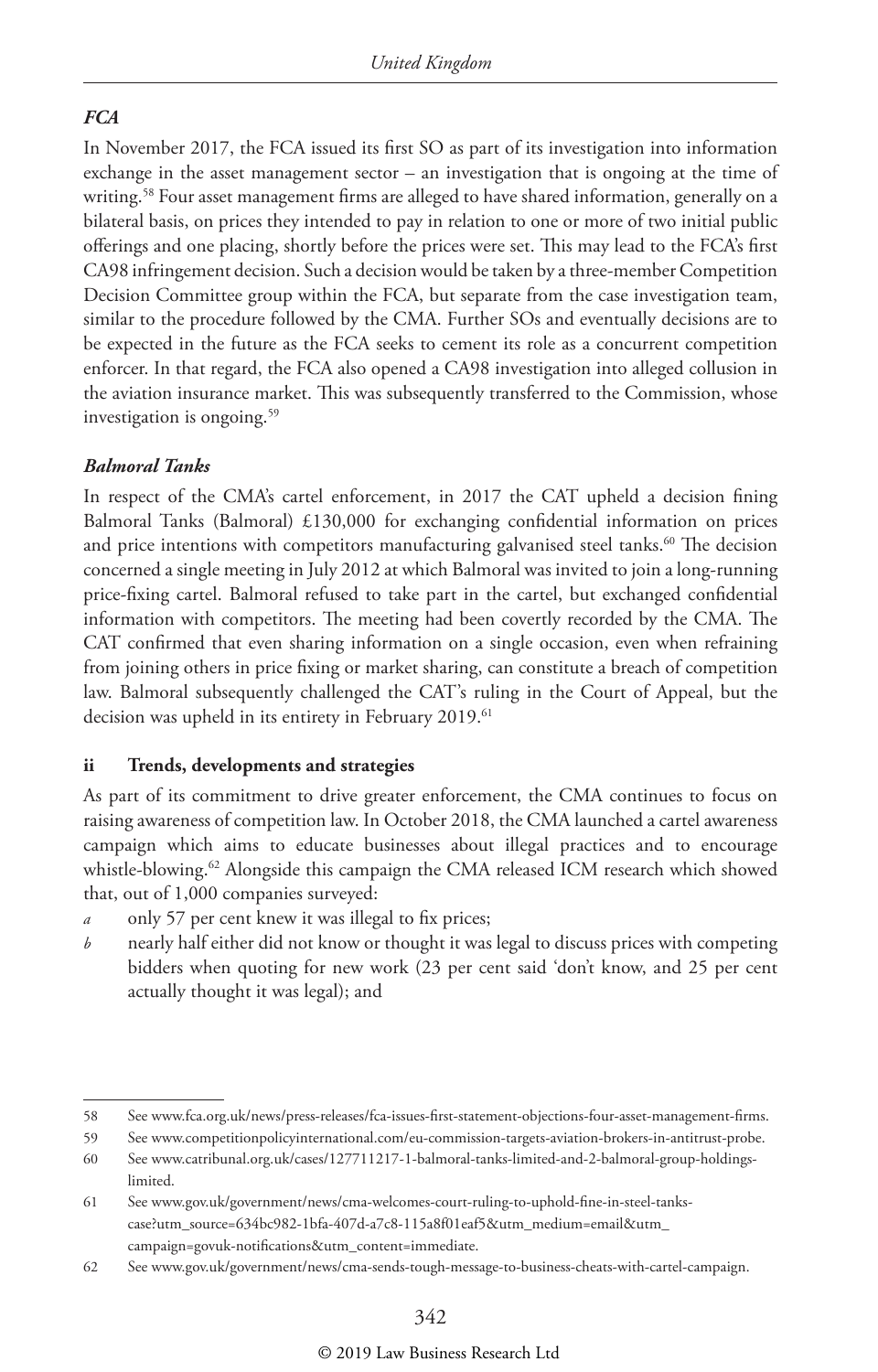*c* significantly more than half (59 per cent) did not know or thought that dividing up and sharing customers with rivals was legal (24 per cent said 'don't know' and 35 per cent actually thought it was legal).<sup>63</sup>

This campaign followed on from the CMA's 'Cracking Down on Cartels' campaign, which promised anonymity and rewards of up to £100,000 for individuals reporting cartel activity.<sup>64</sup> This campaign was followed by a 30 per cent rise in the number of tip-offs.<sup>65</sup> The CMA has also introduced a new tool to spot bid rigging that procurement professionals can download and use free of charge.<sup>66</sup>

The CMA has noted that the cartel awareness campaign is designed to target industries including construction, manufacturing, recruitment, estate agents and property management and maintenance, as these sectors have been identified as being particularly susceptible to cartel behaviour. The CMA's view is that compliance work of this sort is of increasing importance, as Brexit may distract businesses from competition compliance concerns.<sup>67</sup>

#### **iii Outlook**

At the time of writing the CMA is expecting an increased cartel workload post-Brexit, when it will be responsible for investigating and enforcing the UK elements of major international cartels. As mentioned above, the CMA is focusing on raising awareness of cartels at a time when competition law is at risk of being neglected by companies primarily concerned with Brexit.

#### **III ANTITRUST: RESTRICTIVE AGREEMENTS AND DOMINANCE**

The prohibition in Chapter I of CA98 captures a range of restrictive agreements, including both cartels and those agreements (both vertical and horizontal) that do not constitute hardcore cartels but nevertheless damage competition. The most important such Chapter I cases for 2017/2018 are outlined below, together with Chapter II cases (dealing with the abuse of a dominant position).

#### **i Significant cases**

#### *Restrictive agreements under Chapter 1*

*Ping*

The most significant development in 2018 was the CAT's decision in *Ping Europe Limited v. Competition and Markets Authority*. 68 The CMA had fined Ping, a golf club manufacturer,

<sup>63</sup> See www.gov.uk/government/news/cma-sends-tough-message-to-business-cheats-with-cartel-campaign.

<sup>64</sup> See www.gov.uk/government/news/cma-launches-campaign-to-crack-down-on-cartels.

<sup>65</sup> See www.gov.uk/government/news/new-campaign-targets-cartels-as-tip-offs-rise-by-third.

<sup>66</sup> See www.gov.uk/government/publications/screening-for-cartels-tool-for-procurers/ about-the-cartel-screening-tool.

<sup>67</sup> See www.gov.uk/government/speeches/the-future-of-competition-enforcement-in-the-uk.

<sup>68</sup> See www.catribunal.org.uk/judgments/127911217-ping-europe-limited-v-competition-and-marketsauthority-judgment-2018-cat-13-7.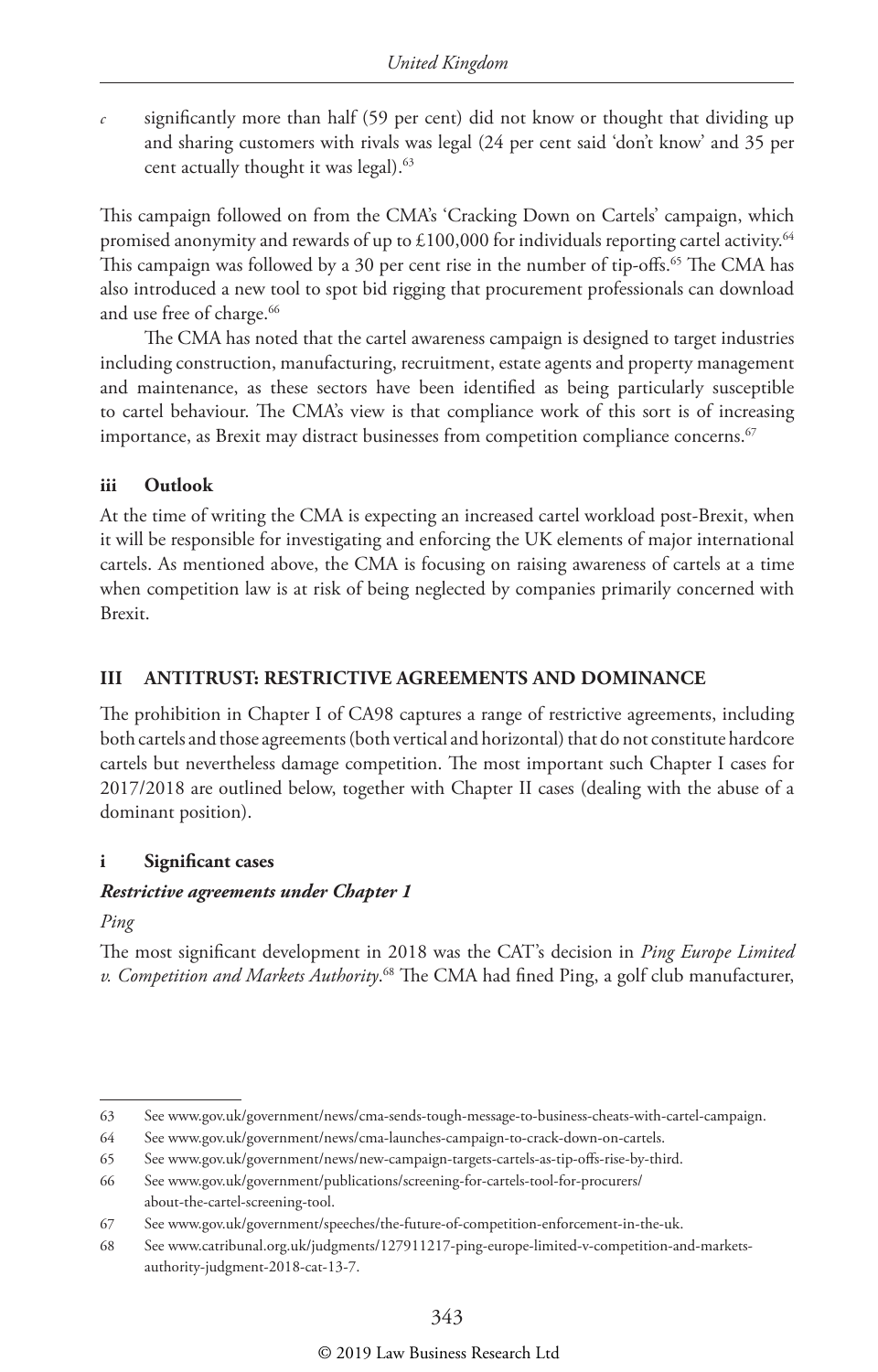£1.45 million for banning two UK retailers from selling its golf clubs online, and ordered Ping to bring the online sales ban to an end.<sup>69</sup> Ping appealed the decision, arguing that the sales ban was justified on the grounds that:

- *a* Ping's freedom to sell the kind of product it wanted to sell (e.g., customised golf clubs) was infringed by forcing it to sell non-customised clubs online, contrary to the European Union Charter on Fundamental Rights;
- *b* the online sales ban was not a restriction of competition by object;
- *c* the CMA's finding that the online sales ban was disproportionate because 'less restrictive' options were available was wrong because those less restrictive options would be impractical and less effective than the ban;
- *d* the online sales ban fell within the 'ancillary restraint doctrine' or was exempt under Article 101(3) TFEU and Section 9 of the CA 1998, as it produced real benefits to consumers that could not be achieved any other way;
- *e* the CMA should not have imposed a fine as the alleged infringement was not committed intentionally or negligently; and
- *f* the fine was excessive and should be reduced.

The CAT dismissed the human rights argument, and upheld the CMA's finding that the ban was a restriction of competition 'by object'. The CAT also dismissed Ping's arguments around proportionality and objective justification, but the fine was reduced by £200,000 because the CMA had erred in treating director involvement as an 'aggravating factor'.

#### *Conduct in the transport sector (facilities at airports)*

The CMA fined Heathrow £1.6 million for restricting competition parking prices in a lease with the operator of a Terminal 5 hotel. The pricing restriction prevented the hotel group from charging non-hotel guests prices that were cheaper than those offered at other Heathrow car parks. The hotel group was granted immunity for coming forward under the CMA's leniency programme and was not fined.<sup>70</sup>

#### *Atlantic joint business agreement investigation*

In October 2018, the CMA opened an investigation into the Atlantic Joint Business Agreement, which was signed by American Airlines, British Airways, Iberia and Finnair. The Commission accepted commitments in 2010 in relation to six routes, and the CMA has now decided to 'review afresh the competitive impact of the agreement in anticipation of the expiry of the commitments'.71 Ordinarily this could be left to the Commission but in light of Brexit (and the fact that five of the six routes in question are from the UK) the CMA has launched what it describes as its 'first 'Brexit' case'.72

#### *Abuse of dominant position under Chapter II*

No abuse of dominance cases reached a decision at CMA level in 2018, but the CAT handed down judgments in the appeals against the CMA's pay-for-delay (*GlaxoSmithKline*) and

<sup>69</sup> See www.gov.uk/government/news/cma-fines-ping-145m-for-online-sales-ban-on-golf-clubs.

<sup>70</sup> See www.gov.uk/government/news/heathrow-and-arora-admit-to-anticompetitive-car-park-agreement.

<sup>71</sup> See www.gov.uk/cma-cases/investigation-of-the-atlantic-joint-business-agreement.

<sup>72</sup> See www.gov.uk/government/speeches/the-future-of-competition-enforcement-in-the-uk.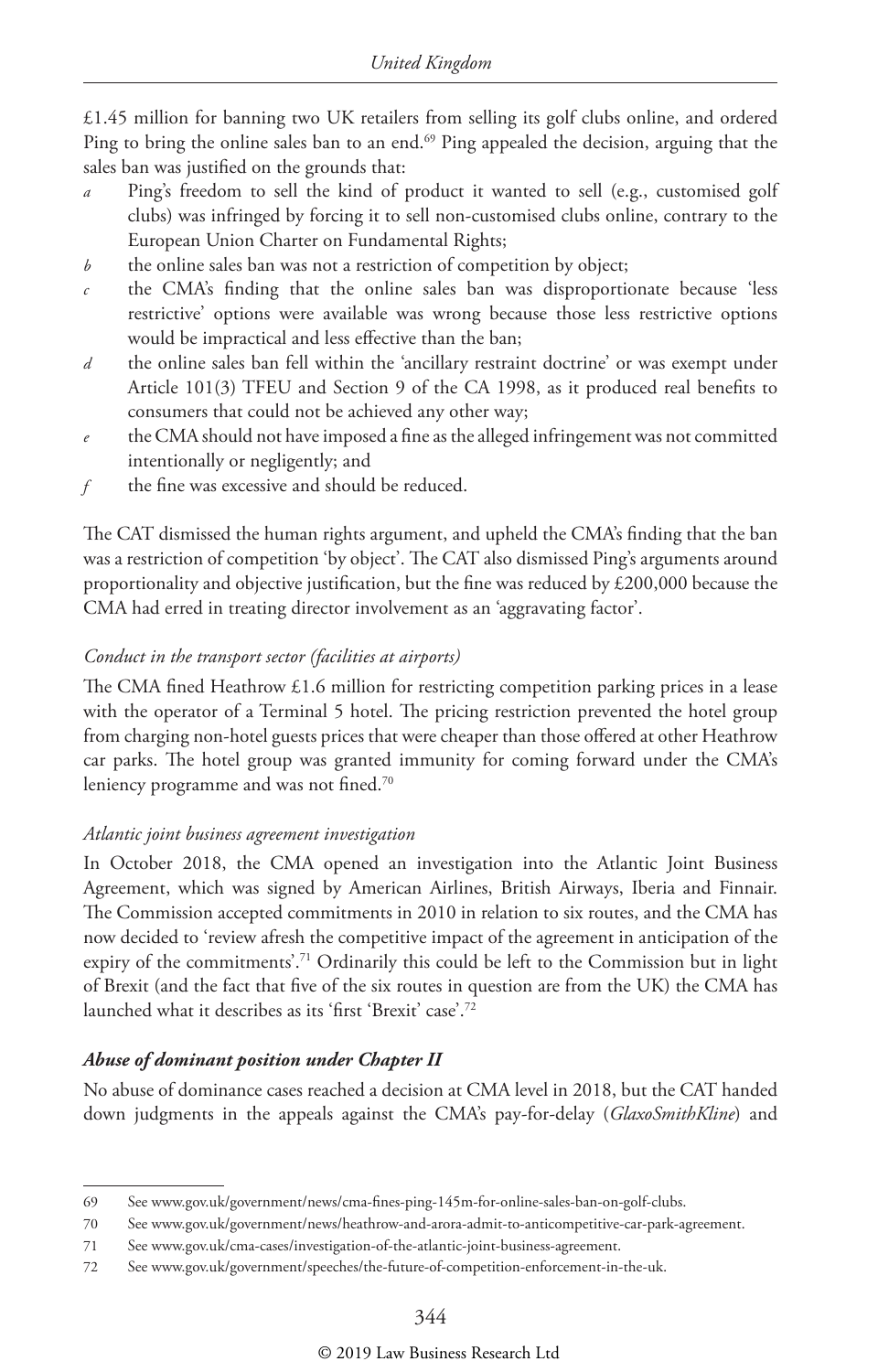excessive drug pricing (*Pfizer/Flynn*) cases. In respect of *Pfizer/Flynn*, the CAT in June 2018 quashed the record £84.2 million and £5.2 million fines that were imposed on Pfizer and Flynn respectively, after finding that the CMA's test for unfair pricing had been wrongly applied.73 In the GSK paroxetine pay-for-delay case, the CAT issued an intermediate judgment dismissing a number of the grounds for appeal and referring a number of legal questions to the CJEU.74

#### **ii Trends, developments and strategies**

Although no decisions were rendered in 2018, the pharmaceutical sector remains high among the CMA's antitrust enforcement priorities, particularly given that by far the largest customer of pharmaceutical products in the UK is the taxpayer-funded National Health Service. A number of the CMA's open cases are in the pharmaceutical sector. A supplementary statement of objections was issued in January 2019 in the CMA's *Liothyronine Tablets* investigation75 and the *Hydrocortisone Tablets* investigation is ongoing. The CMA's wide-ranging investigation into suspected anticompetitive agreements and concerted practices and suspected abuse of dominance in relation to the supply of generic pharmaceutical products is also ongoing (currently in the information gathering stage).76

#### **iii Conclusion**

Increased antitrust and cartel enforcement should be expected post-Brexit, as the CMA and sectoral regulators become the sole authorities able to review conduct in and affecting the UK. Key areas of interest are likely to continue to be pharmaceuticals and the digital commerce sector.

#### **IV SECTORAL COMPETITION: MARKET INVESTIGATIONS AND REGULATED INDUSTRIES**

The CMA and concurrent regulators have wide powers to study and investigate markets that they consider may not be working properly, and to make recommendations and impose remedies to improve the operation of competition in those markets. Market studies and investigations are a particular feature of the UK system, with previous investigations being high-profile and tending to focus on consumer-facing industries. Until the recent increase in enforcement activity, much of the competition regulators' efforts were concentrated on such investigations.

<sup>73</sup> See www.catribunal.org.uk/cases/127511217-flynn-pharma-ltd-and-flynn-pharma-holdings-ltd.

<sup>74</sup> See www.gov.uk/cma-cases/investigation-into-agreements-in-the-pharmaceutical-sector#intermediatejudgment-by-competition-appeal-tribunal.

<sup>75</sup> See www.gov.uk/cma-cases/pharmaceutical-sector-anticompetitive-conduct.

<sup>76</sup> See www.gov.uk/cma-cases/pharmaceuticals-suspected-anticompetitive-agreements-and-conduct.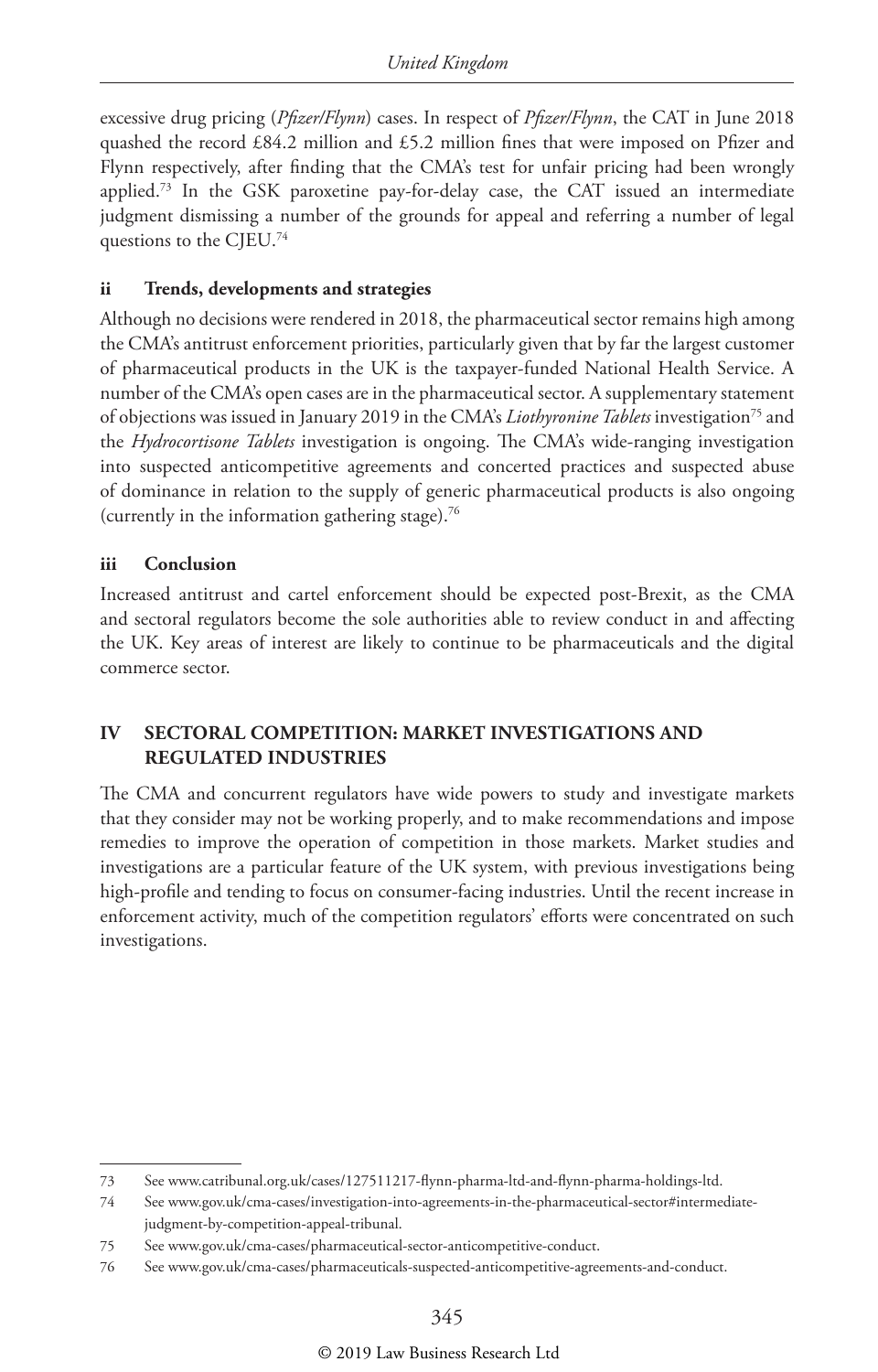#### **i Significant investigations**

#### *Investment consultants market investigation*

The CMA published its final report in its investment consultants market investigation in December 2018.77 The CMA uncovered competition uses within the investment consultancy and fiduciary management markets. In the fiduciary market, for example, it was found that many pension schemes use the same provider that they use for investment consultancy.

#### *Care homes, funerals sector*

One of the CMA's key areas of ongoing concern is the protection of vulnerable consumers. The market investigation into care homes, which tied into this theme, concluded in November 201778 and was followed by a specific consumer enforcement action in which more than £2 million in compensation was secured for care home residents who had paid 'upfront fees'.79 In the same vein the CMA launched an investigation into the funeral market after identifying serious concerns, which is understandable as a funeral purchaser is typically a distressed consumer with no previous experience of the market.<sup>80</sup>

#### *Statutory audit*

In October 2018, the CMA launched a market study into the statutory audit market.<sup>81</sup> This investigation will be of interest as it will focus closely on the current collective dominance of the 'Big Four' audit providers, KPMG, PwC, EY and Deloitte.

#### *Super-complaint*

Although not technically a market investigation, there is an ongoing 'super-complaint' submitted by Citizens Advice under EA02 which makes provision for designated consumer bodies to make super-complaints where it considers that a market is or appears to be 'significantly harming the interests of consumers'.82 The super-complaint is focused on loyalty penalties across 'essential markets' (savings accounts, mortgages, household insurance, mobile and broadband) following the finding that eight out of 10 bill payers are charged significantly higher prices for staying with their existing supplier in at least one essential market. The cost to consumers is estimated at several billion pounds a year.<sup>83</sup> As a result of this super-complaint the CMA began a consumer law investigation into the anti-virus software market and whether the business practices and terms and conditions associated with the automatic renewal of subscriptions are fair.<sup>84</sup>

<sup>77</sup> See www.gov.uk/cma-cases/investment-consultants-market-investigation.

<sup>78</sup> See www.gov.uk/cma-cases/care-homes-market-study.

<sup>79</sup> See www.gov.uk/government/news/2-million-in-compensation-for-care-home-residents.

<sup>80</sup> See www.gov.uk/government/news/cma-proposes-major-funerals-probe-after-identifying-serious-concerns.

<sup>81</sup> See www.gov.uk/cma-cases/statutory-audit-market-study.

<sup>82</sup> See www.gov.uk/cma-cases/loyalty-penalty-super-complaint#what-is-a-super-complaint.

<sup>83</sup> See www.citizensadvice.org.uk/about-us/policy/policy-research-topics/consumer-policy-research/ consumer-policy-research/excessive-prices-for-disengaged-consumers-a-super-complaint-to-thecompetition-and-markets-authority/.

<sup>84</sup> See www.gov.uk/cma-cases/anti-virus-software.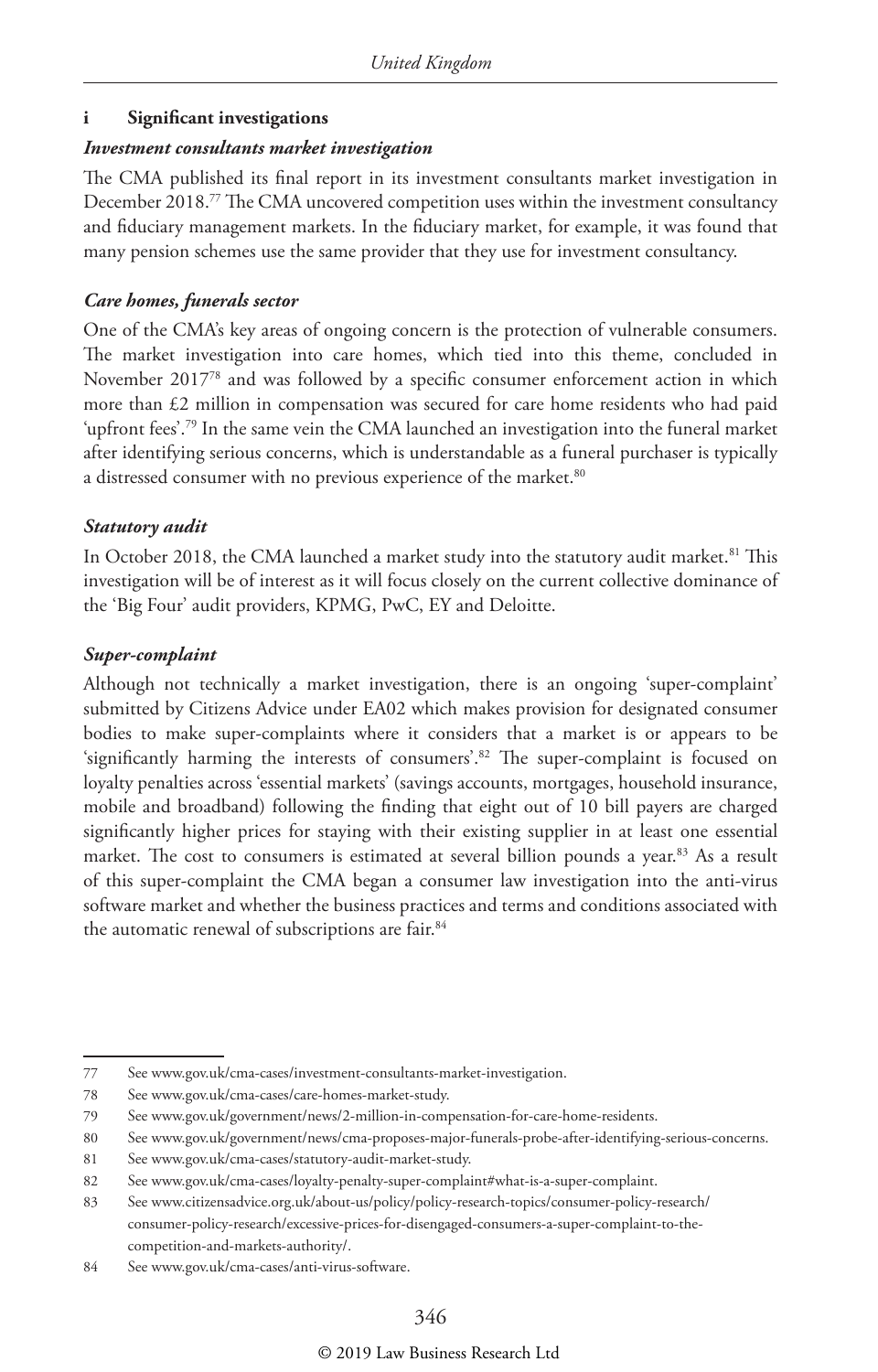#### **ii Outlook**

The 2019–2020 annual plan mentions that, in the event of a 'no deal' Brexit, 'taking on new and mandatory cases . . . will heavily constrain [the CMA's] ability to launch other new, but more discretionary work using our markets and enforcement powers.'85 While market investigations therefore remain an important part of the CMA's suite of powers, the extent to which the CMA has the time and resources to carry out investigations will hinge on the outcome of Brexit negotiations.

In terms of ongoing cases, the CMA is minded not to initiate a market investigation following the statutory audit market study as it considers recommendations to the government to change the law as likely to be more effective.<sup>86</sup> Elsewhere the conclusions in the funeral market study are expected in the middle of the year.

#### **V MERGER REVIEW**

The CMA carries out both Phase I and, if warranted, in-depth Phase II merger investigations in the UK. Save for a limited category of investigations (in which the government makes the final decision), decisions at Phase II are made by a panel independent from the case so as to avoid any 'confirmation bias'. The UK regime is also unusual in that merger notifications are voluntary, but the CMA has the ability to investigate non-notified transactions, and it has an active Merger Intelligence Committee that monitors merger and acquisition activity for transactions that may raise competition concerns.

#### **i Significant cases**

#### *Sainsbury/Asda*

Arguably the most significant ongoing case is the anticipated *J Sainsbury Plc/Asda Group Ltd*  merger.<sup>87</sup> The merger was referred to Phase II under the fast-track procedure<sup>88</sup> at the request of the parties. Sainsbury's and Asda are respectively the second and third largest grocery retailers and overlap in a number of other areas including procurement of groceries, retail supply of fuel, and supply of general merchandise. The merger would create the UK's largest supermarket group.

The parties are the first to successfully challenge the CMA in court over the timetable of a merger investigation: after being given limited time in which to respond to the CMA's numerous 'working papers' the CAT ruled that the timetable for responding to the material and attending a hearing was unfair.89

<sup>85</sup> See https://assets.publishing.service.gov.uk/government/uploads/system/uploads/attachment\_data/ file/778629/AnnualPlan-201920-FINAL-TRACKED.pdf.

<sup>86</sup> See https://assets.publishing.service.gov.uk/media/5c17cf2ae5274a4664fa777b/Audit\_update\_paper\_S.pdf.

<sup>87</sup> See www.gov.uk/cma-cases/j-sainsbury-plc-asda-group-ltd-merger-inquiry.

<sup>88</sup> In exceptional circumstances, the CMA may 'fast track' a case to Phase II at the request of the parties. The CMA must have evidence in its possession at an early stage of the investigation that justifies a belief that the test for reference is met. This is particularly likely in cases that raise clear competition issues, or where there are complex issues which the parties do not consider will be resolved in Phase I.

<sup>89</sup> See www.catribunal.org.uk/sites/default/files/2019-01/1300\_Sainsburys\_Judgmennt\_CAT\_1\_180119.pdf.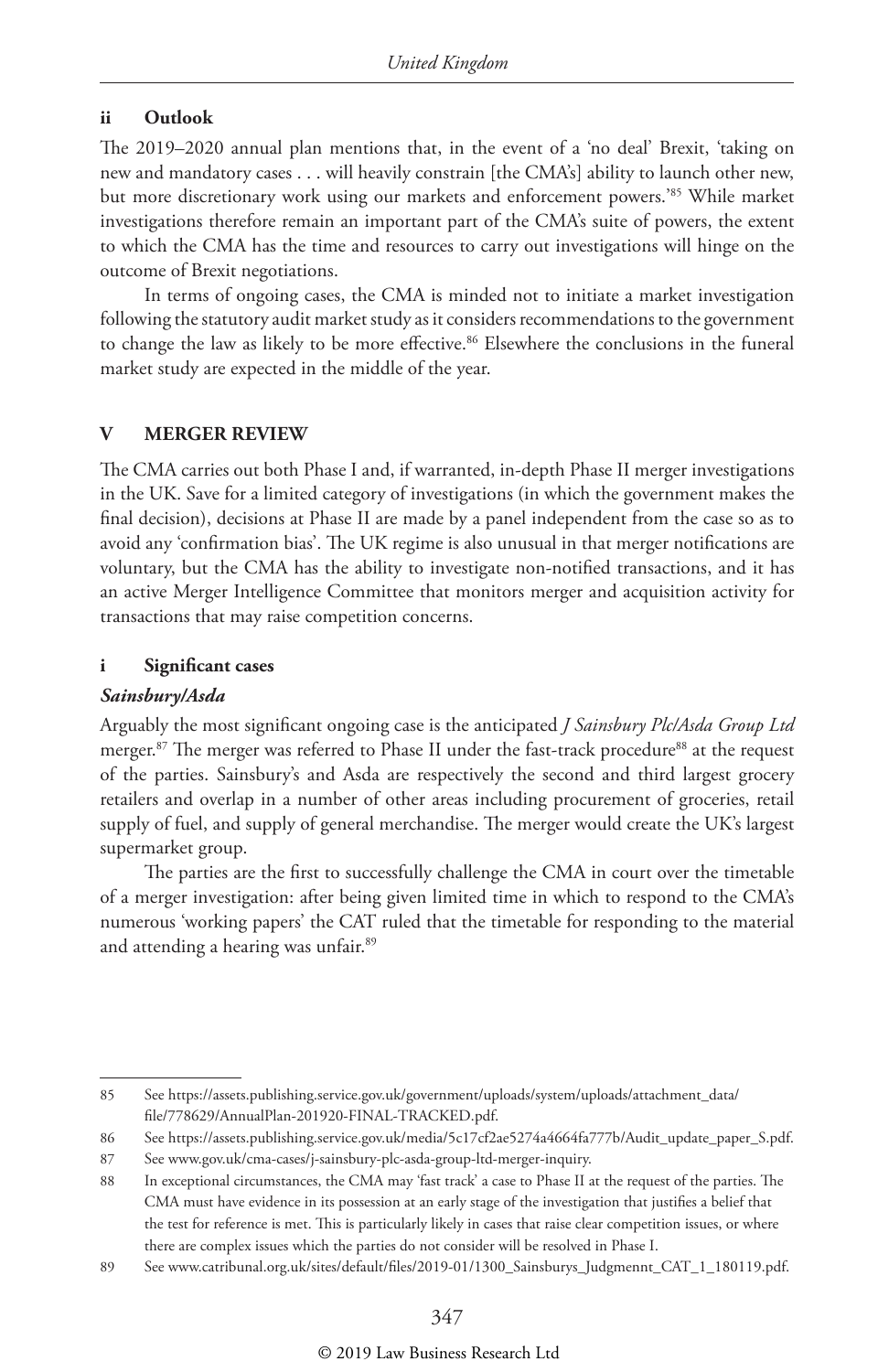#### *21st Century Fox/Sky*

The final decision in the *Fox/Sky* investigation was published in June 2018, following an intervention by the Secretary of State over concerns in relation to media plurality and broadcasting standards. The Secretary of State accepted the CMA's recommendation that the acquisition was not in the public interest and that a proportionate remedy would be the divestment of Sky News to a third party.<sup>90</sup> In the event Fox was ultimately outbid by Comcast.<sup>91</sup>

#### *SSE Retail/Npower*

In October 2018 the CMA cleared SSE Retail's merger with Npower after a Phase II investigation, although the deal was ultimately abandoned.<sup>92</sup> The merger would have created the second largest energy supplier in the UK, but the CMA found that consumers would still have plenty of choice in relation to standard variable tariffs.

#### *Electro Rent Corporation/Test Equipment Asset Management and Microlease*

In May 2018, the CMA ordered that Electro Rent sell its UK division after a Phase II investigation. The case gained extra significance because it involved the CMA's first ever fine for breach of an interim order. As the merger was already completed at the time the CMA began its investigation, an interim enforcement order (IEO) was put in place to prevent Electro Rent from taking any 'pre-emptive' steps (e.g., beginning to integrate the two businesses). At the beginning of the Phase II investigation the IEO was replaced by a similar interim order (IO).

In June 2018, the CMA fined Electro Rent £100,000 after it terminated the lease over its UK premises whilst the IO was in force.<sup>93</sup> The monitoring trustee (appointed to ensure compliance with the IO) was informed of Electro Rent's intention to terminate the lease did not object (partly on the basis of incorrect information provided in good faith), but did not receive all the relevant information and in any event had no authority to consent on behalf of the CMA (who were not informed). Taking into account all the circumstances the CMA did not consider that acting following approval from the monitoring trustee constituted 'reasonable excuse'. The CMA considered the fine was appropriate, reasonable and proportionate, and that it would act as a specific and general deterrent. The decision was appealed by Electro Rent but was upheld by the CAT.<sup>94</sup> The fine may be viewed as part of the wider trend towards increased enforcement by the CMA, which now also appears to be targeting breaches of IEOs and IOs.

Electro Rent was fined a further £200,000 in February 2019 for a separate failure to comply with the interim order, after it failed to obtain the consent of the CMA before appointing the CFO of Electro Rent as director of Test Equipment Asset Management Limited and its subsidiaries.<sup>95</sup>

<sup>90</sup> See www.gov.uk/cma-cases/twenty-first-century-fox-sky-merger-european-intervention-notice#final-report.

<sup>91</sup> See www.bbc.co.uk/news/business-45615441.

<sup>92</sup> See www.gov.uk/cma-cases/sse-retail-npower-merger-inquiry.

<sup>93</sup> See https://assets.publishing.service.gov.uk/media/5b1fb924e5274a18e8bf5230/Decision\_on\_Penalty.pdf.

<sup>94</sup> See www.catribunal.org.uk/judgments/1285101218-electro-rent-corporation-v-competition-andmarkets-authority-judgment-2019-cat.

<sup>95</sup> See https://assets.publishing.service.gov.uk/media/5c66a73ee5274a72c19f7c54/190212\_Final\_Decision\_ on\_Penalty.pdf.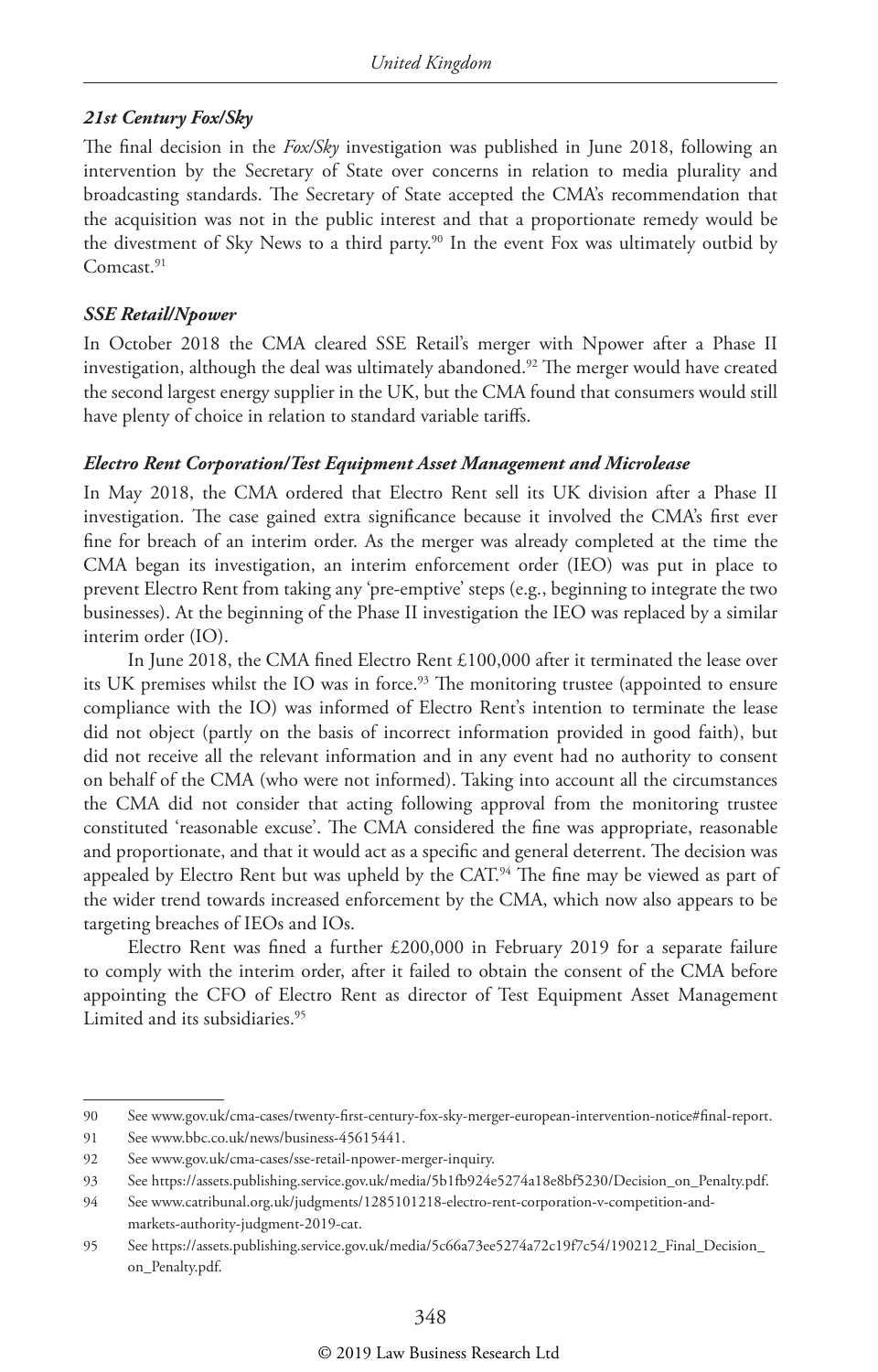#### **ii Trends, developments and strategies**

The most significant development in 2018 related to mergers that may raise national security concerns. Following a government consultation the intervention thresholds were lowered in three key sectors:

- the development or production of military or dual-use goods;
- *b* the design and maintenance of computing hardware; and
- *c* the development or production of quantum technology.

Following changes implemented in June 2018 the government can now intervene in these areas if the annual UK turnover of the target is over £1 million (the threshold in all other sectors is £70 million) or if the target alone accounts for 25 per cent or more of purchases or sales of any goods or services in the UK (in all other sectors the parties have to overlap such that there is an increment leading to a combined share of supply of 25 per cent or more).<sup>96</sup> Long-term changes are also expected, with draft legislation due in 2019. Under the proposals set out in a June 2018 White Paper, the government will be able to call in transactions that are not notified if it believes the transaction raises national security concerns. The paper suggests a number of 'trigger events' that would allow the government to review the transaction regardless of market share or revenue.<sup>97</sup>

#### **iii Outlook**

As discussed in the introduction, the CMA expects a significant increase in the number of merger investigations carried out post-Brexit given its widened jurisdiction. In addition, the government anticipates that between five and 29 additional cases per year will be caught by the national security amendments introduced in June 2018 (see above). If the long-term changes are implemented as currently proposed this will materially increase the number of cases expected to be reviewed on national security grounds: the Department for Business, Energy & Industrial Strategy has estimated 100 cases will be subject to detailed review of which around half are likely to be subject to some form of remedy.<sup>98</sup> It is therefore to be expected that the CMA will spend a greater proportion of its time on merger work in 2019 and beyond.

#### **VI CONCLUSIONS**

Despite the impending deadline for Britain's departure from the EU, at the time of writing there is still a considerable lack of clarity surrounding the Brexit process. Whether or not the government can agree a deal with the EU is unclear, and there is an increasing possibility that Brexit will be delayed. The status, or indeed existence, of any transition period in which European competition law might continue to apply, is therefore unknown. The CMA's draft 'no deal' guidance has gone some way towards clarifying the position in the event that Britain leaves the EU without a deal, and there is now legislation in place that sets out the extent to which European competition law would be either dis-applied or retained post-Brexit.

<sup>96</sup> See www.gov.uk/government/news/new-merger-and-takeover-rules-come-into-force.

<sup>97</sup> See https://assets.publishing.service.gov.uk/government/uploads/system/uploads/attachment\_data/ file/728310/20180723\_-\_National\_security\_and\_investment\_-\_final\_version\_for\_printing\_\_1\_.pdf.

<sup>98</sup> Ibid.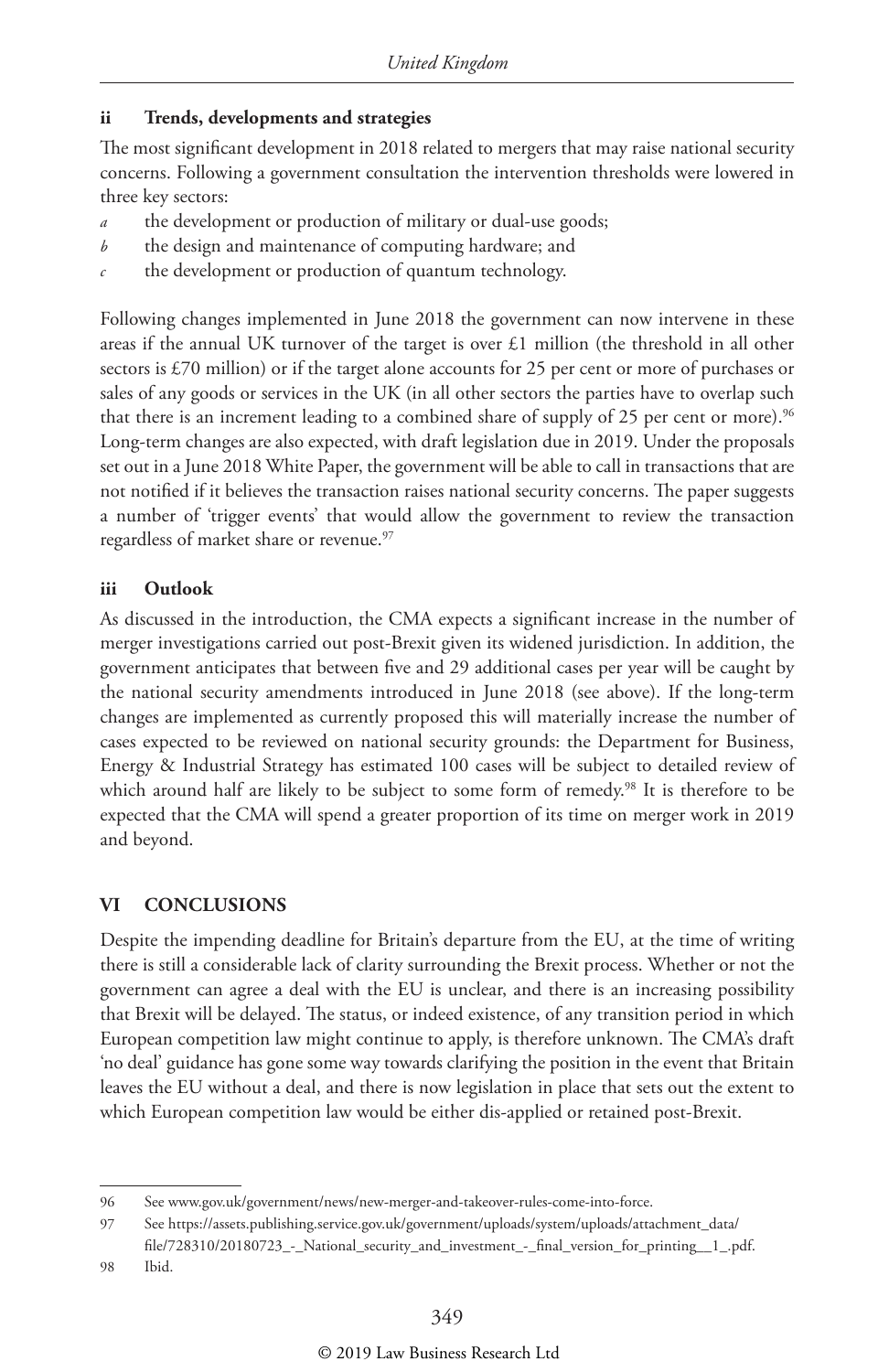Regardless of the outcome it seems clear that Brexit will expand the CMA's jurisdiction and increase its workload, particularly in merger control and competition enforcement. The CMA will also take responsibility for enforcing a new UK state aid regime.<sup>99</sup> The CMA continues to view Brexit as an opportunity, albeit a challenging one. The CMA envisions a close relationship with the Commission and other international competition authorities post-Brexit, but also sees an opportunity to expand its remit and increase its presence and power as a competition law enforcer.

<sup>99</sup> See www.gov.uk/government/speeches/the-future-of-competition-enforcement-in-the-uk.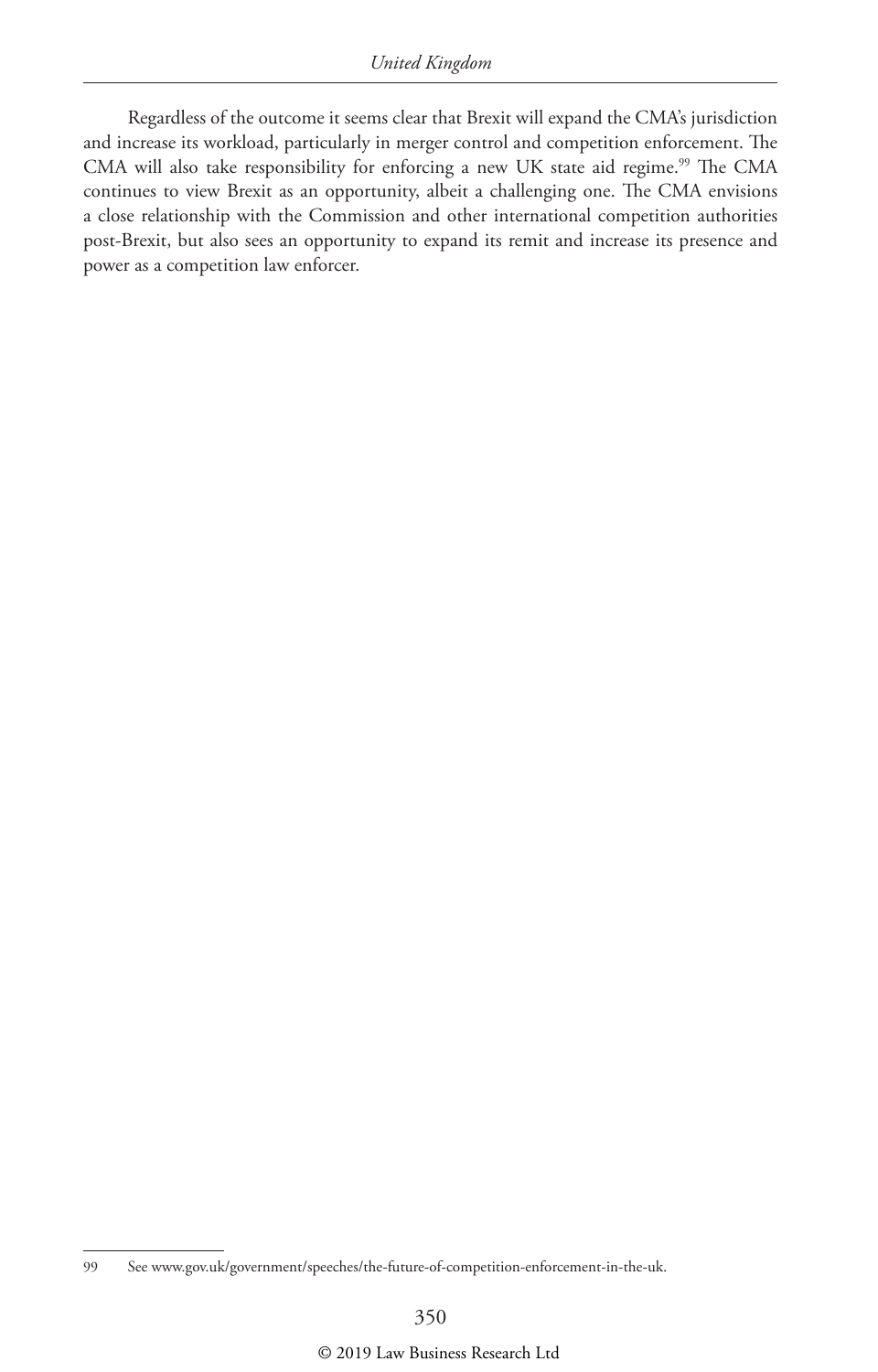## ABOUT THE AUTHORS

#### **MARC ISRAEL**

#### *White & Case LLP*

Marc is a partner in the firm's global antitrust practice. He has considerable experience in a wide range of antitrust work, and has been involved in some of the most high-profile UK and European cases in recent years in the fields of M&A, cartels and antitrust litigation. A number of cases in which Marc has advised have set long-standing legal precedents such as *IBA Health v. Office of Fair Trading* or clarified important legal principles as in *Federation of Wholesale Distributors v. Office of Fair Trading* and *Pernod Ricard/Allied Domecq*.

Much of Marc's work involves dealing with cross-border cases (both for UK and overseas clients), and he regularly represents clients before the UK and European competition authorities, and has also appeared before the UK and European courts in competition cases.

Marc is recommended in the *Global Competition Review 100* and is ranked by *Chambers and Partners* in the field of competition law.

He is admitted to the Bar in England and Wales and Roll of Solicitors in Ireland.

He took the legal practice course and common professional examination at the College of Law, London, and he holds a master of arts from the University of Cambridge and studied modern and medieval languages at St John's College, University of Cambridge.

Marc is fluent in English and French.

#### **SOPHIE SAHLIN**

#### *White & Case LLP*

Sophie is a counsel in the global antitrust practice. She advises clients on a range of competition law matters, with a particular focus on assisting clients with complex EU and international merger control proceedings. She also regularly advises clients on antitrust questions relating to the operation of joint ventures.

#### **ARTHUR HENDERSON**

#### *White & Case LLP*

Arthur is a trainee at the firm. He spent six months in the antitrust practice assisting with a wide range of competition law matters.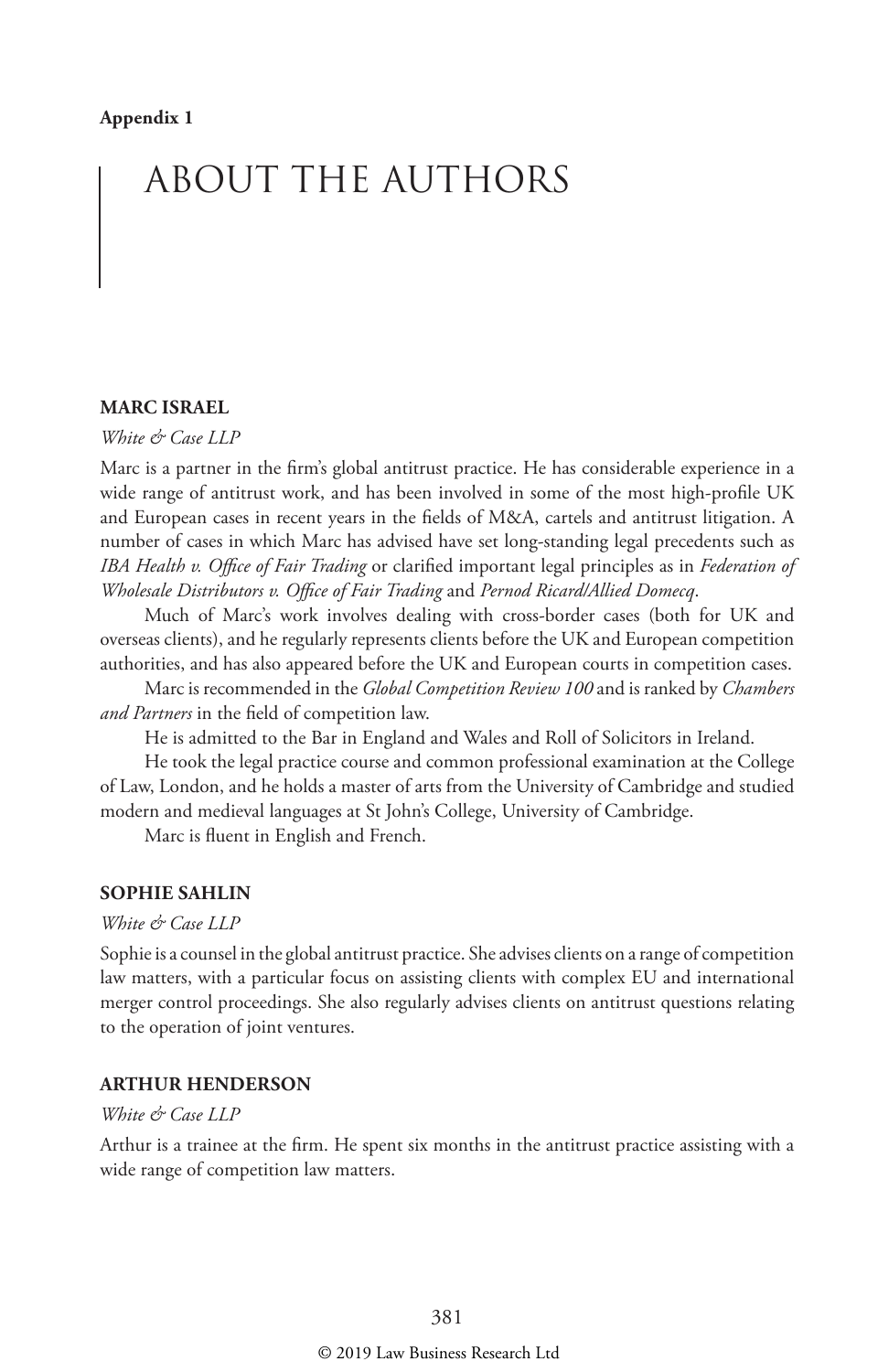#### **WHITE & CASE LLP**

5 Old Broad Street London EC2N 1DW United Kingdom Tel: +44 20 7532 1000 Fax: +44 20 7532 1001 marc.israel@whitecase.com sophie.sahlin@whitecase.com www.whitecase.com